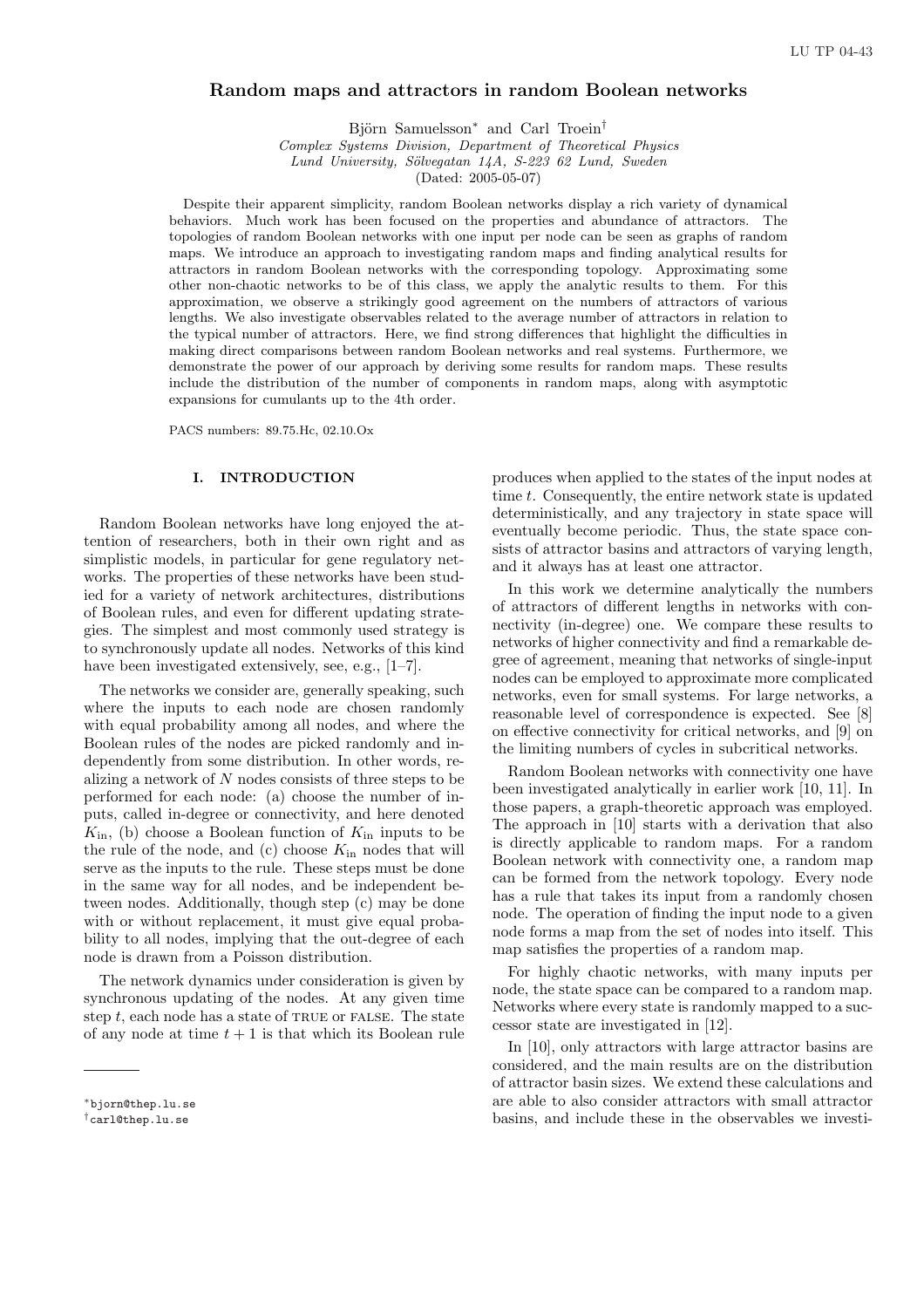gate. [11] focuses on proving superpolynomial scaling, with system size, in the average number of attractors, as well as in the average attractor length, for critical networks with in-degree one. Our calculations reveal more details for cycles of specific lengths.

For long cycles, especially in large networks, there are some artefacts that make comparisons to real networks difficult. For example, the integer divisibility of the cycle length is important, see, e.g., [8–10, 13, 14]. Also, the total number of attractors grows superpolynomially with system size in critical networks [11, 13], and most of the attractors have tiny attractor basins as compared to the full state space [6, 13, 15]. In this work such artefacts become particularly apparent, and we think that long cycles are hard to connect to real dynamical systems.

On the other hand, comparisons to real dynamical systems still seem to be relevant with regard to fixed points and some stability properties [9, 16]. An interesting way to make more realistic comparisons regarding cycles is to consider those attractors that are stable with respect to repeated infinitesimal changes in the timing of updating events [17].

Our approach provides a convenient starting point for investigations of random maps in general. Random maps have been the subject of extensive studies, see, e.g., [18– 26], and also [27] for a book that includes this subject. For networks with in-degree one, our approach enables analytical investigations of far more observables than have been analytically accessible with previously presented methods. This could provide a starting point for understanding more complicated networks, and a tool for seeking observables that may reveal interesting properties in comparisons to real systems.

Several results on random maps can be obtained in a straightforward manner from our approach. One key property of a random map is the number of components in the functional graph, i.e., the number of separated islands in the corresponding network. We rederive a relatively simple expression for the distribution of the number of components, along with asymptotic expansions for cumulants up to the 4th order. To a large extent, the asymptotic results are new.

In the results section, we show some numerical comparisons between random Boolean networks of multi-input nodes and networks with connectivity one. The results show similarities that are stronger than we had expected. In future research, it is possible that the connection between networks with single and multiple inputs per node could be better understood by combining our approach with results and ideas from [14]. In [14], the connected Boolean networks consisting of one two-input node and an arbitrary number of single-input nodes are investigated. Although there are difficulties in comparing attractor properties directly with real dynamical systems, a satisfactory explanation of the similarities between these networks, with single vs. multiple inputs per node, may provide keys to the understanding of dynamics in networks in general.

### II. THEORY

In a network with only one input per node, the network topology can be described as a set of loops with trees of nodes connected to them. To understand the distribution of attractors of different lengths, it is sufficient to consider the loops. All nodes outside the loops will after a short transient time act as slaves to the nodes in the loops. Also, the nodes in a loop that contains at least one constant rule, will reach a fixed final state after a short time.

All nodes that are relevant to the attractor structure are contained in loops with only non-constant (information-conserving) rules. In other words, all the relevant elements, as described in [5], are contained in such loops. We let  $\mu$  denote the number of informationconserving loops and let  $\hat{\mu}$  denote the number of nodes in such loops.

We divide the calculations of the wanted observables into two steps. First, we present general considerations for loop-dependent observables. Then, we apply the general results to investigate observables connected to the attractor structure. Before the second step, we derive expressions for the distributions of  $\mu$  and  $\hat{\mu}$ , together with asymptotic expansions for corresponding means and variances, to illustrate the meaning and power of the general expressions.

#### A. Basic Network Properties

Throughout this paper,  $N$  denotes the number of nodes in the network, and  $L$  the length of an attractor, be it a cycle  $(L > 1)$  or a fixed point  $(L = 1)$ . For brevity we use the term L-cycle, and understand this to mean an attractor such that taking  $L$  time steps forward produces the initial state. When  $L$  is the smallest positive integer fulfilling this, we speak of a *proper L-cycle*. We denote the number of proper L-cycles, for a given network realization, by  $C_L$ . The arithmetic mean over realizations of networks of a size N is denoted by  $\langle C_L \rangle_N$ , so the mean number of network states that are part of a proper Lcycle is  $L\langle C_L\rangle_N$ .

Related to  $C_L$  is  $\Omega_L$ , the number of states that reappear after L time steps and hence are part of any L-cycle, proper or not. Analogous to  $\langle C_L \rangle_N$ , we let  $\langle \Omega_L \rangle_N$  denote the average of  $\Omega_L$  for networks with N nodes. If  $\langle \Omega_L \rangle_N$ is known for all L,  $\langle C_L \rangle_N$  can be calculated from the set theoretic principle of inclusion–exclusion. See Supporting Text to [9].

For large N, the value of  $\langle C_L \rangle_N$  is often misleading, in the sense that some rarely occurring networks with extremely many attractors dominate the average. To better understand this phenomenon, we introduce the observables  $R_N^L$  and  $\langle \Omega_L \rangle_N^{\text{G}}$ .  $R_N^L$  denotes the probability that  $\Omega_L \neq 0$  for a random network of N nodes, and  $\langle \Omega_L \rangle_N^{\text{G}}$ is the geometric mean of  $\Omega_L$  for N-node networks with  $\Omega_L \neq 0.$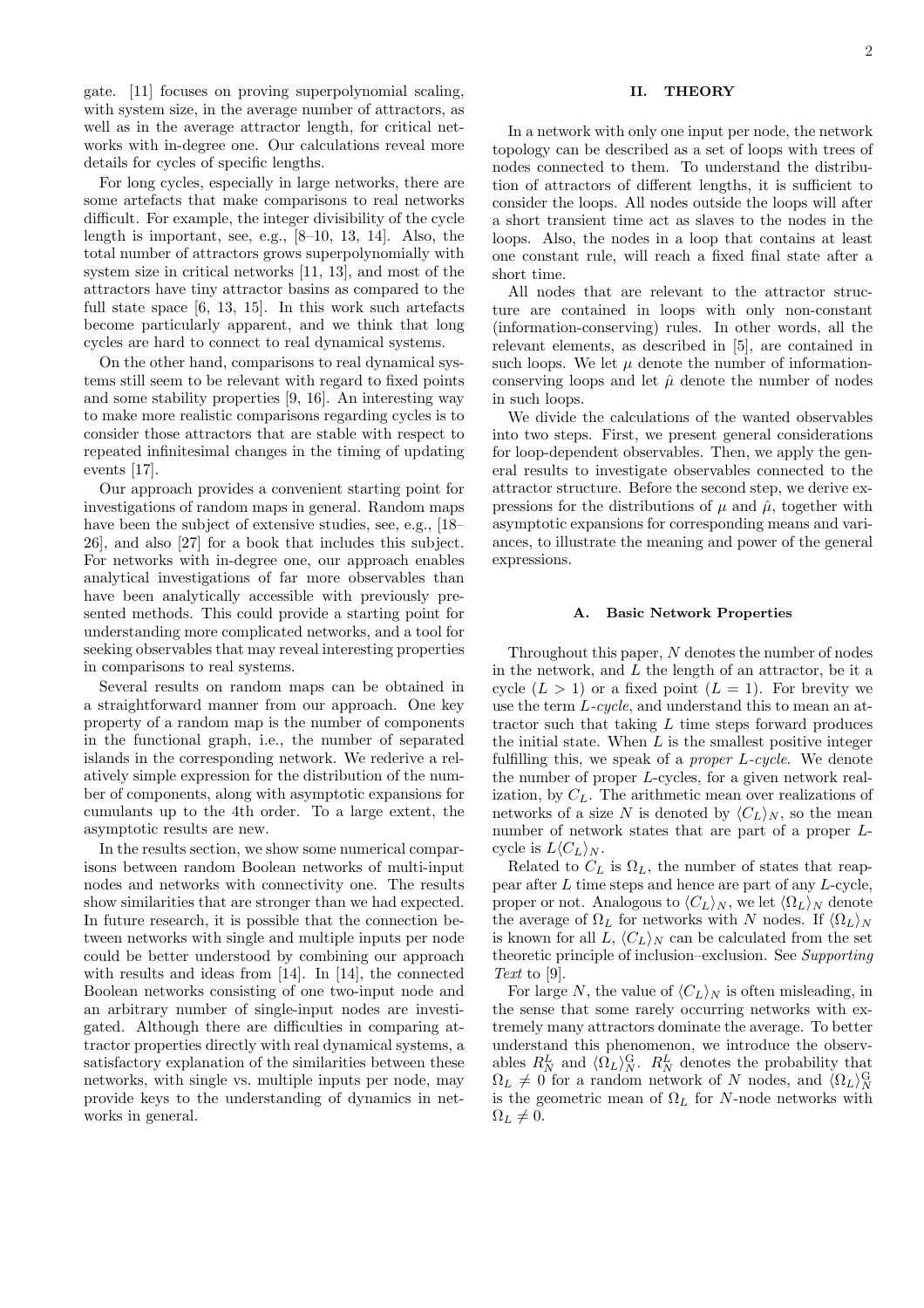In the case that every node has one input, the quantities  $\langle \Omega_L \rangle_N$ ,  $R_N^L$  and  $\langle \Omega_L \rangle_N^{\text{G}}$  can be calculated analytically for any  $N$ . In the one-input case, the large- $N$  limit of  $\langle \Omega_L \rangle_N$ ,  $\langle \Omega_L \rangle_\infty$ , is identical to the corresponding limit for subcritical networks of multi-input nodes, as derived in [9]. Furthermore, we discuss in to what extent critical networks of multi-input nodes are expected to show similarities to networks of single-input nodes.

For random Boolean networks of one-input nodes, there are only two relevant control parameters in the model description, apart from the system size  $N$ . There are four possible Boolean rules with one input. These are the constant rules, TRUE and FALSE, together with the information-conserving rules that either copy or invert the input. The distribution of true vs. false is irrelevant for the attractor structure of the network. Hence, the relevant control parameters are the probabilities of selecting inverters and copy operators when a rule is randomly chosen. We let  $r^C$  and  $r^I$  denote the selection probabilities associated with copy operators and inverters, respectively.

In networks with one-input nodes, the total probability of selecting an information-conserving rule is  $r \equiv r^C + r^I$ . In analogy with the definition of r, we also define  $\Delta r \equiv$  $r^{\text{C}} - r^{\text{I}}$ . In most cases it is more convenient to work with r and  $\Delta r$  than with  $r^{\text{C}}$  and  $r^{\text{I}}$ . The quantities r and  $\Delta r$ can also be seen as measures of how a network responds to a small perturbation. From this viewpoint, r and  $\Delta r$ are average growth factors for a random perturbation during one time step. For  $r$ , the size of the perturbation is measured with the Hamming distance to an unperturbed network. For  $\Delta r$ , the Hamming distance is replaced by the difference in the number of TRUE values at the nodes. To get suitable perturbation-based definitions of r and

 $\Delta r$ , we consider the following procedure: Find the mean field equilibrium fraction of nodes that have the value TRUE. Pick a random state from this equilibrium as an initial configuration. Let the system evolve one time step, with and without first toggling the value of a randomly selected node. The average fraction of nodes that in both cases copy or invert the state of the selected node are  $r^{\text{C}}$  and  $r^{\text{I}}$ , respectively. Finally, let  $r = r^{\mathcal{C}} + r^{\mathcal{I}}$  and  $\Delta r = r^{\mathcal{C}} - r^{\mathcal{I}}$ .

It is easy to check that the perturbation-based definitions of r and  $\Delta r$  are consistent with the rule selection probabilities for networks of single-input nodes. By using perturbation-based definitions of r and  $\Delta r$ , those quantities are well-defined for networks with multiple inputs per node [9], and this allows for direct comparisons to networks with one input per node.

#### B. Products of Loop Observables

In all of our analytical derivations for networks of single-input nodes, we have a common starting point: We consider observables, on the network, that can be expressed as a product of observables associated with the loops in the network.

To make a more precise description, we let  $\mathcal N$  be any network of single-input nodes, and  $\nu$  be the number of loops in  $N$ . The dynamical properties of a loop are determined by its length  $\lambda \in \mathbb{Z}_+$ , and a property  $s \in \{0, +, -\}$ that we refer to as the sign of the loop. For a loop that does not conserve information, i.e., a loop that has at least one constant node,  $s = 0$ . All other loops have only inverters and copy operators. If the number of inverters is even then  $s = +$ , and if it is odd  $s = -$ .

Let  $g_{\lambda}^{s}$  denote a quantity that is fully determined by the length  $\lambda$  and the sign s of a loop. We define the product  $G(\mathcal{N})$  of the loop observable  $g_{\lambda}^{s}$  in  $\mathcal{N}$  as

$$
G(\mathcal{N}) \equiv \prod_{i=1}^{\nu} g_{\lambda_i}^{s_i} \tag{1}
$$

where  $\lambda_1, \ldots, \lambda_{\nu}$  and  $s_1, \ldots, s_{\nu}$  are the lengths and signs, respectively, of the loops in the network  $N$ .

If the network topology is given, but the rules are randomized independently at each node, the average of  $G(N)$  can be calculated according to

$$
\langle G \rangle_{\vec{\lambda}} = \prod_{i=1}^{\nu} \langle g \rangle_{\lambda_i} \;, \tag{2}
$$

where  $\vec{\lambda} \equiv (\lambda_1, \ldots, \lambda_\nu)$ , and  $\langle g \rangle_{\lambda}$  is the average of  $g_{\lambda}^s$ under random choice of rules.

We proceed by also taking the randomization of the network topology into account. Let  $\nu_{\lambda}$  denote the number of loops of lengths  $\lambda = 1, 2, \dots$ , and let  $\vec{\nu} \equiv$  $(\nu_1, \nu_2, \ldots)$ . Then, the average of  $\langle G \rangle_{\vec{\lambda}}$  over network topologies, in networks with  $N$  nodes, can be written as

$$
\langle G \rangle_N = \sum_{\vec{\nu} \in \mathbb{N}^\infty} P_N(\vec{\nu}) \prod_{\lambda=1}^\infty (\langle g \rangle_\lambda)^{\nu_\lambda} , \qquad (3)
$$

where  $P_N(\vec{\nu})$  is the probability that the distribution of loop lengths is described by  $\vec{\nu}$  in a network with N nodes. We use infinities in the ranges of the sum and the product for formal convenience. Bear in mind that  $P_N(\vec{v})$  is nonzero only for such distributions of loop lengths as are achievable with N nodes.

From [10], we know that

$$
P_N(\vec{\nu}) = \frac{\hat{\nu}}{N} \frac{N!}{(N - \hat{\nu})! N^{\hat{\nu}}} \prod_{\lambda=1}^{\infty} \frac{1}{\nu_{\lambda}! \lambda^{\nu_{\lambda}}} , \qquad (4)
$$

where

$$
\hat{\nu} \equiv \sum_{\lambda=1}^{\infty} \lambda \nu_{\lambda} . \tag{5}
$$

Eq. (4) provides a fundamental starting point for all of our derivations. In its raw form, however, eq. (4) is difficult to work with. In Appendix A we present how to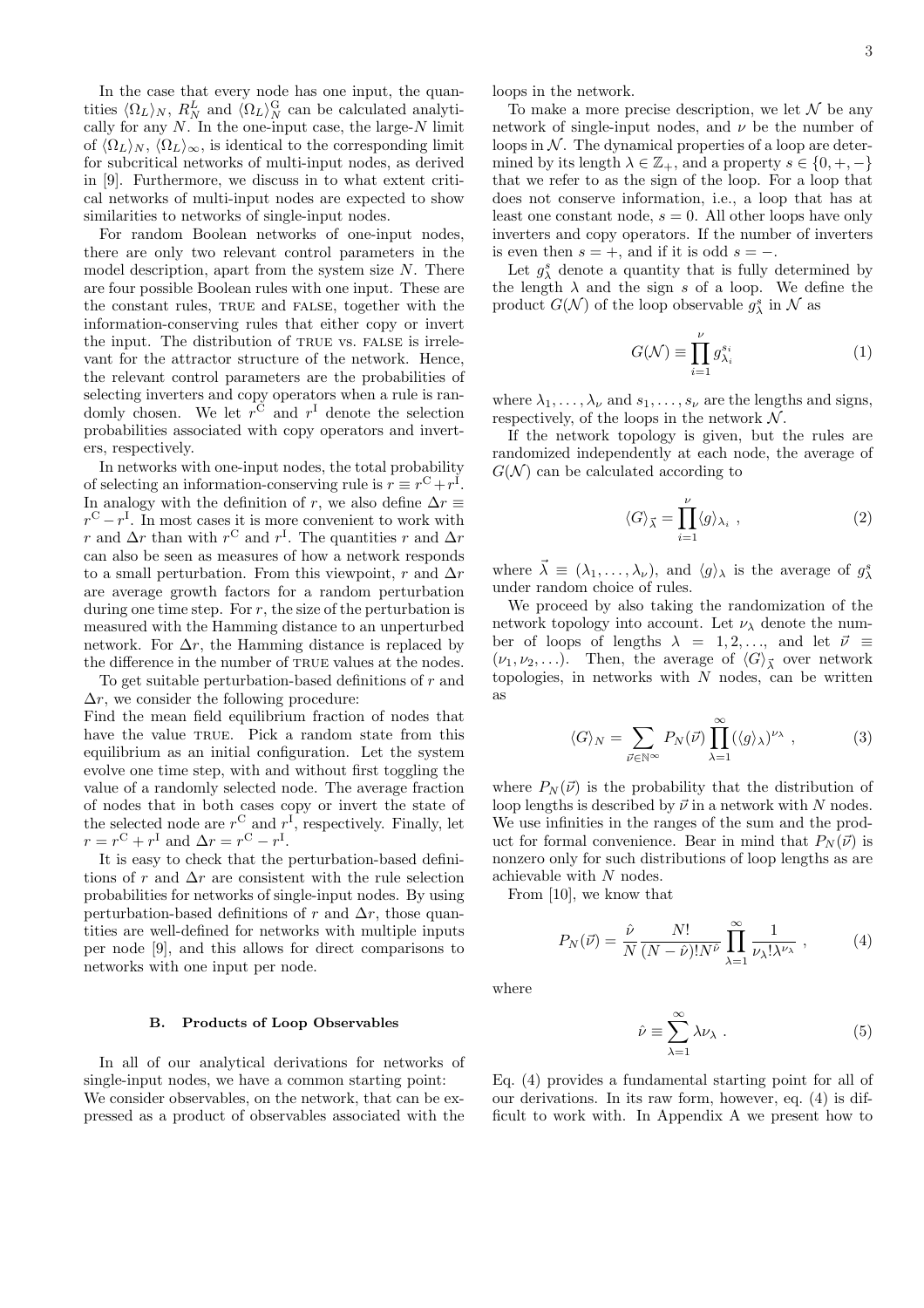combine eq. (4) with eq. (3), to obtain

$$
\langle G \rangle_N = \left(1 + \frac{\partial_z}{N}\right)^N \bigg|_{z=0} \exp \sum_{\lambda=1}^\infty \frac{\langle g \rangle_\lambda - 1}{\lambda} z^\lambda .
$$
 (6)

To continue from eq. (6), we express  $\langle g \rangle_{\lambda}$  in terms of more fundamental quantities. With  $r^C$  and  $r^I$  as the probabilities that the rule at any given node is a copy operator or an inverter, respectively, the probability  $p_{\lambda}^{+}$ that a loop of length  $\lambda$  has an even number of inverters is given by

$$
p_{\lambda}^{+} = \frac{1}{2} [(r^{C} + r^{I})^{\lambda} + (r^{C} - r^{I})^{\lambda}].
$$
 (7)

Similarly, the probability for an odd number of inverters is given by

$$
p_{\lambda}^{-} = \frac{1}{2} [(r^{C} + r^{I})^{\lambda} - (r^{C} - r^{I})^{\lambda}].
$$
 (8)

With  $r \equiv r^{\rm C} + r^{\rm I}$  and  $\Delta r \equiv r^{\rm C} - r^{\rm I}$ , we see that

$$
p_{\lambda}^{+} = \frac{1}{2} [r^{\lambda} + (\Delta r)^{\lambda}], \qquad (9)
$$

$$
p_{\lambda}^{-} = \frac{1}{2} [r^{\lambda} - (\Delta r)^{\lambda}], \qquad (10)
$$

and

$$
p_{\lambda}^{0} = 1 - r^{\lambda} . \tag{11}
$$

A loop that does not conserve information will always reach a specific state in a limited number of time steps. Such loops are not relevant for the attractor properties we are interested in. Thus,  $g_{\lambda}^{0}$  should not alter the products, and we have  $g_{\lambda}^0 = 1$ . This gives us

$$
\langle g \rangle_{\lambda} = p_{\lambda}^{+} g_{\lambda}^{+} + p_{\lambda}^{-} g_{\lambda}^{-} + p_{\lambda}^{0} g_{\lambda}^{0} \tag{12}
$$

$$
=\tilde{g}_{\lambda}+1-r^{\lambda} , \qquad (13)
$$

where

$$
\tilde{g}_{\lambda} = \frac{1}{2} [r^{\lambda} + (\Delta r)^{\lambda}] g_{\lambda}^{+} + \frac{1}{2} [r^{\lambda} - (\Delta r)^{\lambda}] g_{\lambda}^{-} . \qquad (14)
$$

Insertion of eq.  $(13)$  into eq.  $(6)$  and the power series expansion of  $ln(1-x)$  yield

$$
\langle G \rangle_N = \left(1 + \frac{\partial_z}{N}\right)^N \bigg|_{z=0} (1 - rz) \exp \sum_{\lambda=1}^{\infty} \frac{\tilde{g}_{\lambda}}{\lambda} z^{\lambda} . \quad (15)
$$

Eq. (15) is the starting point for all network properties we calculate.

#### C. Network Topology

In this section, we investigate the distributions of the number of information-conserving loops  $\mu$  and the number of nodes in those loops,  $\hat{\mu}$ . Both  $\mu$  and  $\hat{\mu}$  are independent of whether the information-conserving loops have positive or negative signs. This means that  $g^+_\lambda = g^-_\lambda$  for all  $\lambda = 1, 2, \dots$  Hence, we let  $g_{\lambda}^{\pm} \equiv g_{\lambda}^{+} = g_{\lambda}^{-}$ , and get

$$
\tilde{g}_{\lambda} = g_{\lambda}^{\pm} r^{\lambda} , \qquad (16)
$$

which means that eq. (15) turns into

$$
\langle G \rangle_N = \left(1 + \frac{\partial_z}{N}\right)^N \bigg|_{z=0} (1 - rz) \exp \sum_{\lambda=1}^{\infty} \frac{g_{\lambda}^{\pm}}{\lambda} (rz)^{\lambda} . (17)
$$

To investigate the distributions of  $\mu$  and  $\hat{\mu}$ , we will use generating functions. A generating function is a function such that a desired quantity can be extracted by calculating the coefficients in a power series expansion.

Let  $[w^k]$  denote the operator that extracts the kth coefficient in a power series expansion of a function of  $w$ . Then, the probabilities for specific values of  $\mu$  and  $\hat{\mu}$ , in N-node networks, are given by

$$
P_N(\mu = k) = [w^k] \langle G \rangle_N \quad \text{if } g^{\pm}_\lambda \equiv w \tag{18}
$$

and

$$
P_N(\hat{\mu} = k) = [w^k] \langle G \rangle_N \quad \text{if } g^{\pm}_{\lambda} \equiv w^{\lambda} . \quad (19)
$$

In eq.  $(18)$ , every loop is counted as one, in powers of w, whereas in eq. (19), every node in each loop corresponds to one factor of w.

For probability distributions described by generating functions, there are convenient ways to extract the statistical moments. Let m denote  $\mu$  or  $\hat{\mu}$ . Then,  $\langle m \rangle$  and  $\langle m^2 \rangle$  can be calculated according to

$$
\langle m \rangle = \partial_w |_{w=1} \sum_{k=0}^{\infty} P_N(m=k) w^k \tag{20}
$$

$$
=\partial_w|_{w=1}\langle G\rangle_N\tag{21}
$$

and

 $\langle$ 

$$
m^2 \rangle = (1 + \partial_w)\partial_w|_{w=1} \sum_{k=0}^{\infty} P_N(m=k)w^k \qquad (22)
$$

$$
= (1 + \partial_w)\partial_w|_{w=1} \langle G \rangle_N . \tag{23}
$$

Starting from eqs.  $(18)$ – $(23)$ , we derive some results for  $\mu$  and  $\hat{\mu}$ . The derivations are presented in Appendix C. For large N, the probability distribution of  $\mu$  approaches a Poisson distribution with average  $\ln(1/(1-r))$ , whereas the limiting distribution of  $\hat{\mu}$  decays exponentially as  $P(\hat{\mu} = k) \propto r^k$ .

In Appendix C, we also calculate asymptotic expansions for the mean values and variances of  $\mu$  and  $\hat{\mu}$ , in the case that  $r = 1$ . The technique to derive asymptotic expansions for products of loop observables is presented in Appendix B.

For  $r = 1$ ,  $\mu$  is equivalent to the number of components in a random map. Similarly,  $\hat{\mu}$  corresponds to the size of the invariant set in a random map. The invariant set is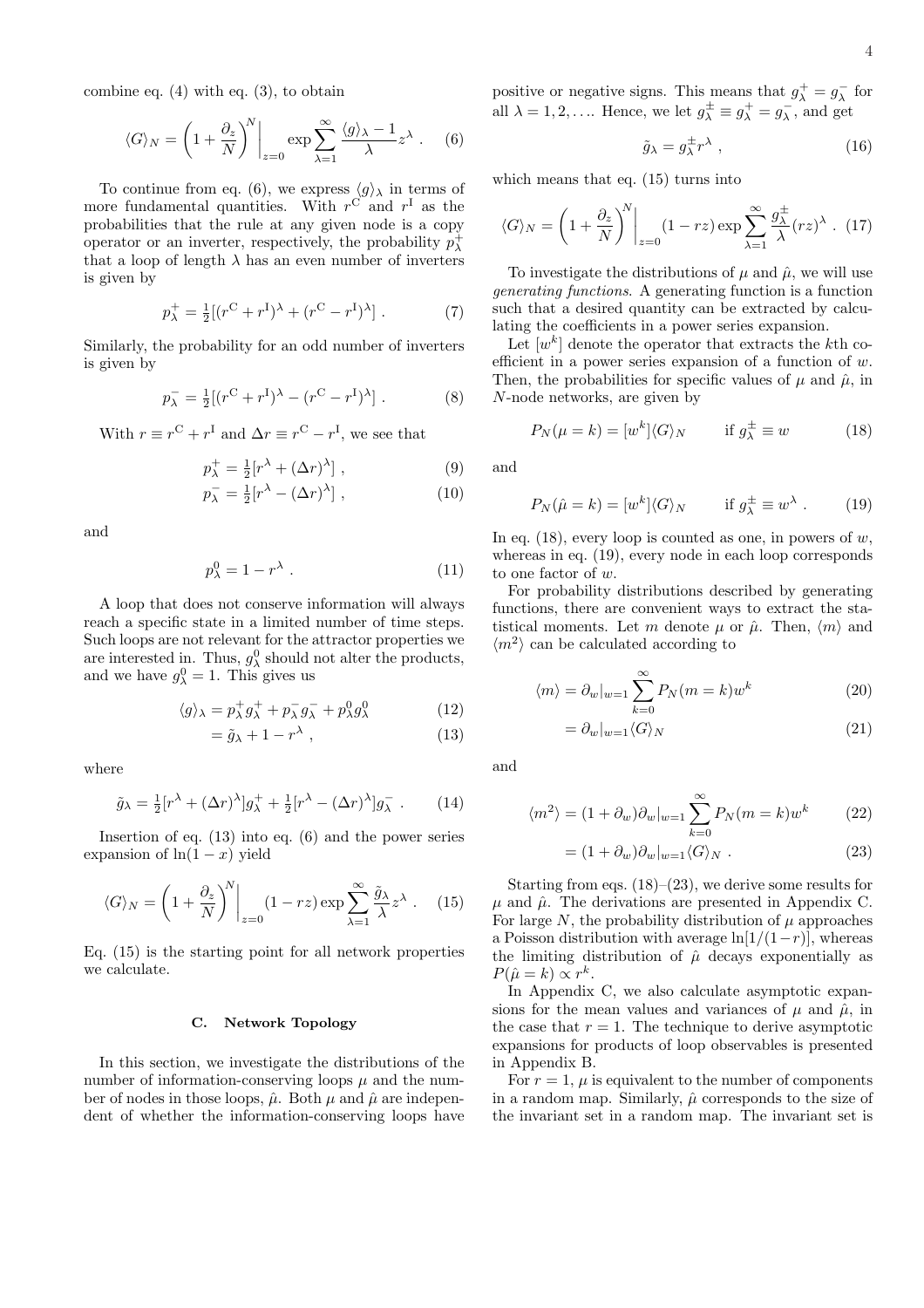the set of all elements that can be mapped to themselves if the map is iterated a suitable number of times. Such elements are located on loops in the network graph.

Using the tools in Appendices B and C, one can equally well derive asymptotic expansions for higher statistical moments as for the mean and variance. In the results section, we state the leading orders of the asymptotic expansions for the 3rd and 4th order cumulants to the distribution of the number of components in a random map.

#### D. On the Number of States in Attractors

For a given Boolean network with in-degree one, the number of states  $\Omega_L$  in L-cycles can be expressed as a product of loop observables. If  $\Omega_L$  is calculated separately for every loop in the network, the product of these quantities gives  $\Omega_L$  for the whole network.

Every loop with an even number of inverters and length  $\lambda$  can have  $2^{\gcd(\lambda,L)}$  states that are repeated after L timesteps, where  $gcd(a, b)$  denotes the greatest common divisor of a and b. Hence, such a loop will contribute with the factor  $g_{\lambda}^{+} = 2^{\gcd(\lambda, L)}$  to the product. Similarly, for a loop with an odd number of inverters, this factor is  $g_{\lambda}^- = 2^{\gcd(\lambda, L)}$  if  $L/\gcd(\lambda, L)$  is even and  $g_{\lambda}^- = 0$  otherwise. The requirement that  $L/\gcd(\lambda, L)$  is even comes from the fact that the state of the loop should be inverted an even number of times during L timesteps.

The condition that  $L/\text{gcd}(\lambda, L)$  is even can be reformulated in terms of divisibility by powers of 2. Let  $\tilde{\lambda}_L$  denote the the maximal integer power of 2 such that  $\tilde{\lambda}_L^{\mathcal{L}} | L$ , where the relation | means that the number on the left hand side is a divisor to the number on the right hand side. Then, we get

$$
L/\gcd(\lambda, L) \text{ odd} \Leftrightarrow \tilde{\lambda}_L \mid \lambda . \tag{24}
$$

With

$$
g_{\lambda}^{+} = 2^{\gcd(\lambda, L)} \tag{25}
$$

and

$$
g_{\lambda}^{-} = \begin{cases} 2^{\gcd(\lambda, L)} & \text{if } \tilde{\lambda}_{L} \nmid \lambda \\ 0 & \text{if } \tilde{\lambda}_{L} \mid \lambda \end{cases}
$$
 (26)

inserted into eq. (14), we get

$$
\tilde{g}_{\lambda} = 2^{\text{gcd}(\lambda, L)} \begin{cases} r^{\lambda} & \text{if } \tilde{\lambda}_L \nmid \lambda \\ \frac{1}{2} [r^{\lambda} + (\Delta r)^{\lambda}] & \text{if } \tilde{\lambda}_L \mid \lambda \end{cases} . \tag{27}
$$

Now,  $\langle \Omega_L \rangle_N$  can be calculated from the insertion of eq. (27) into eq. (15). The arithmetic mean,  $\langle \Omega_L \rangle_N$ , is, however, in many cases a bad measure of  $\Omega_L$  for a typical network. To see this, we investigate the geometric mean of  $\Omega_L$ .

We let  $\langle \Omega_L \rangle_N^{\text{G}}$  be the geometric mean of nonzero  $\Omega_L$ , and  $R_N^L$  be the probability that  $\Omega_L \neq 0$ , for networks of size N. The probability distribution of  $\log_2 \Omega_L$  is generated by a product of loop observables according to

$$
P_N(\log_2 \Omega_L = k) = [w^k] \langle G \rangle_N , \qquad (28)
$$

with

$$
\tilde{g}_{\lambda} = w^{\gcd(\lambda, L)} \begin{cases} r^{\lambda} & \text{if } \tilde{\lambda}_L \nmid \lambda \\ \frac{1}{2} [r^{\lambda} + (\Delta r)^{\lambda}] & \text{if } \tilde{\lambda}_L \mid \lambda . \end{cases}
$$
 (29)

The probability that  $\Omega_L = 0$  is not included in eq. (28) for  $k \in \mathbb{N}$ . All other possible values of  $\Omega_L$  are included, and this means that

$$
R_N^L = |_{w=1} \langle G \rangle_N . \tag{30}
$$

Furthermore, it is clear that

$$
R_N^L \log_2 \langle \Omega_L \rangle_N^{\text{G}} = R_N^L \langle \log_2 \Omega_L \rangle_N \tag{31}
$$

$$
= \partial_w|_{w=1} \langle G \rangle_N , \qquad (32)
$$

where the average of  $\log_2 \Omega_L$  is calculated with respect to networks with  $\Omega_L \neq 0$ .

Insertion of eq. (29) into eq. (15) yields

$$
\langle G \rangle_N = \left( 1 + \frac{\partial_z}{N} \right)^N \bigg|_{z=0} F_L(w, z) \;, \tag{33}
$$

where

$$
F_L(w, z) = (1 - rz) \exp \sum_{\lambda=1}^{\infty} \frac{w^{\gcd(\lambda, L)}}{\lambda} r^{\lambda} z^{\lambda}
$$

$$
\times \exp \sum_{k=1}^{\infty} \frac{w^{\gcd(k\tilde{\lambda}_L, L)}}{2k\tilde{\lambda}_L} [(\Delta r)^{k\tilde{\lambda}_L} - r^{k\tilde{\lambda}_L}] z^{k\tilde{\lambda}_L},
$$
(34)

where  $\tilde{\lambda}_L$  is the largest integer power of 2 that divides L.  $F_L$  provides a convenient way to describe our results this far. We have

$$
\langle \Omega_L \rangle_N = \left( 1 + \frac{\partial_z}{N} \right)^N \Big|_{z=0} F_L(2, z) , \qquad (35)
$$

$$
R_N^L = \left(1 + \frac{\partial_z}{N}\right)^N \bigg|_{z=0} F_L(1, z) , \qquad (36)
$$

and

$$
\langle \Omega_L \rangle_N^{\rm G} = \exp\left[\frac{\ln 2}{R_N^L} \left(1 + \frac{\partial_z}{N}\right)^N \partial_w\bigg|_{\substack{z=0\\w=1}} F_L(w, z)\right]. \tag{37}
$$

Note that  $L = 0$  can be inserted directly into eq. (34) to investigate the distribution of the total number of states in attractors. This works because 0 is divisible by any non-zero number, and hence  $gcd(\lambda, 0) = \lambda$  for all  $\lambda \in \mathbb{Z}_+$ . Insertion of  $L = 0$  into eq. (34), together with standard power series expansions, yields

$$
F_0(w, z) = \frac{1 - rz}{1 - rwz} \ . \tag{38}
$$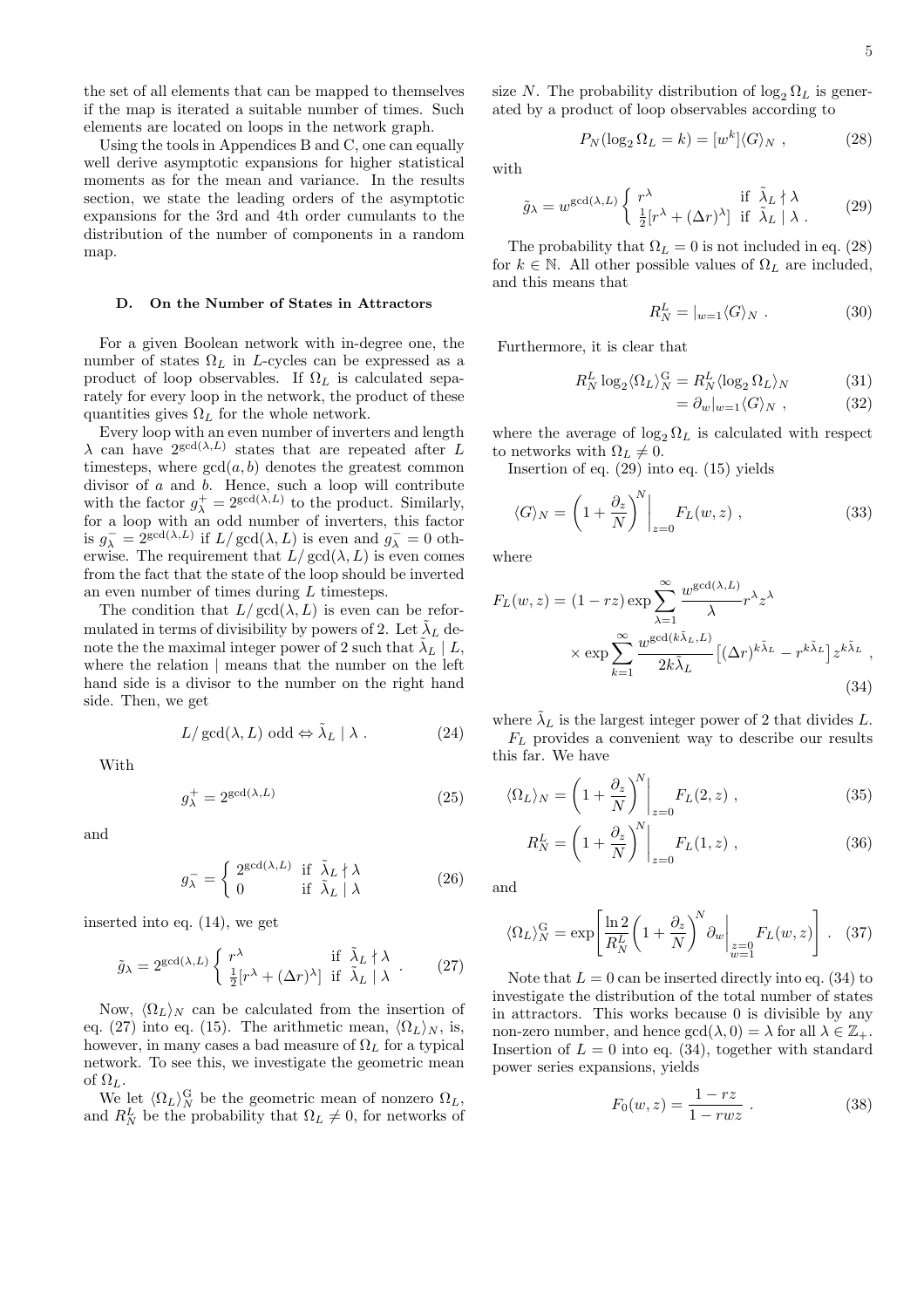Eq. (38) gives  $F_0(1, z) = 1$ , which means that  $R_N^0 = 1$ . The result  $R_N^0 = 1$  is easily understood, because every network must have at least one attractor, and thus a nonzero  $\Omega_0$ .

The limits  $\langle \Omega_L \rangle_{\infty}$ ,  $R_{\infty}^L$ , and  $\langle \Omega_L \rangle_{\infty}^G$  of  $\langle \Omega_L \rangle_N$ ,  $R_N^L$ , and  $\langle \Omega_L \rangle_N^{\text{G}}$  as  $N \to \infty$  are in many cases easy to extract. For power series of z with convergence radii larger than 1, we have the operator relation

$$
\lim_{N \to \infty} \left( 1 + \frac{\partial_z}{N} \right)^N \bigg|_{z=0} = \bigg|_{z=1} , \tag{39}
$$

which means that the limit can be extracted by letting  $z = 1$  in the given function. In the cases that fulfill the convergence criterion above, we get

$$
\langle \Omega_L \rangle_{\infty} = F_L(2, 1) \tag{40}
$$

$$
R_{\infty}^{L} = F_L(1,1) \tag{41}
$$

and

$$
\langle \Omega_L \rangle_{\infty}^{\rm G} = \exp[\ln 2 \, \partial_w|_{w=1} \ln F_L(w, 1)] \ . \tag{42}
$$

With one exception, all of eqs.  $(40)–(42)$  hold if  $r < 1$ . The exception is that eq. (40) does not hold if  $L = 0$  and  $r > 1/2$ .

Using the tools in Appendix B, we find that

$$
\langle \Omega_0 \rangle_N \approx \begin{cases} \frac{1-r}{1-2r} & \text{for } r < \frac{1}{2} \\ \frac{1}{2} \sqrt{\frac{\pi}{2} N} & \text{for } r = \frac{1}{2} \\ \sqrt{\frac{\pi}{2} N} e^{\left[ \ln 2r - 1 + 1/(2r) \right] N} & \text{for } r > \frac{1}{2} \end{cases}
$$
(43)

and

$$
\langle \Omega_0 \rangle_N^{\rm G} \approx \begin{cases} 2^{r/(1-r)} & \text{for } r < 1 \\ 2^{\sqrt{\pi N/2}} & \text{for } r = 1 \end{cases} \tag{44}
$$

for large N. Note that the the leading term in the asymptote of  $\langle \Omega_0 \rangle_N$  for  $r > 1/2$  comes from the pole in  $F_0(2, z)$ at  $z = 1/(2r)$ . If  $r > 1/2$ , then  $z = 1/(2r)$  lies inside the contour  $|z-1/3| = 2/3$ , which is used as integration path in Appendix B. See Appendices C and D for examples on how to use the technique presented in Appendix B.

Only if  $r < 1/2$  do  $\langle \Omega_0 \rangle_N$  and  $\langle \Omega_0 \rangle_N^{\text{G}}$  have the same qualitative behavior for large N. Otherwise the broad tail in the distribution of  $\hat{\mu}$  dominates the value of  $\langle \Omega_0 \rangle_N$ . If  $1/2 < r < 1$ ,  $\langle \Omega_0 \rangle_N^{\text{G}}$  approaches a constant, while  $\langle \Omega_0 \rangle_N$ grows exponentially with N. For the critical case,  $r = 1$ , the qualitative difference lies in the power of  $N$  in the exponent.

For  $L \neq 0$ , the difference between  $\langle \Omega_L \rangle_N$  and  $\langle \Omega_L \rangle_N^{\text{G}}$ is less pronounced. Both  $\langle \Omega_L \rangle_N$  and  $\langle \Omega_L \rangle_N^{\text{G}}$  approach constants as  $N \to \infty$  if  $r < 1$ , and they both grow like powers of N if  $r = 1$ . It is also worth noting that  $R^L_{\infty} \neq$ 0 for  $r < 1$ , whereas  $R_{\infty}^L = 0$  if  $r = 1$  but  $\Delta r < 1$ . In the latter case,  $R_N^L$  approaches 0 like  $N^{-1/(4\tilde\lambda_L)}$ ; see Appendix D. If  $r = 1$  and  $\Delta r = 1$ , i.e., the network has only copy operators,  $R_N^L = 1$  for all  $N \in \mathbb{Z}_+$ .

In Appendix D, we investigate  $\langle \Omega_L \rangle_N$  and  $\langle \Omega_L \rangle_N^{\text{G}}$ , for  $L > 0$ , in detail for the case that  $r = 1$  and  $\Delta r < 1$ , which corresponds to the most commonly occurring cases of critical networks. For large  $N$ , we have the asymptotic relations

$$
\langle \Omega_L \rangle_N \propto N^{U_L} \tag{45}
$$

for the arithmetic mean of the number of L-cycle states, and

$$
\langle \Omega_L \rangle_N^{\rm G} \propto N^{u_L} \tag{46}
$$

for the corresponding geometric mean, with the exponents  $U_L$  and  $u_L$  given by eqs. (D23) and (D17) in Appendix  $D$ . For large  $L$ , we have

$$
U_L \approx \frac{2^L}{2L} \ . \tag{47}
$$

The other exponent,  $u_L$ , which appears in the scaling of the geometric mean, is trickier to estimate. However, we derive an upper bound from  $\varphi(\ell) \leq \ell$ , where  $\varphi$  is the Euler function, as described in Appendix D. From this inequality, combined with eqs. (D17) and (D10), we find that

$$
u_L < \frac{\ln 2}{2} d(L) \tag{48}
$$

where  $d(L)$  is the number of divisors to L. To show that  $u<sub>L</sub>$  is not bounded for arbitrary L, we let  $L = 2<sup>m</sup>$ , where  $m \in \mathbb{N}$ , and find that  $h_L = (m+1)/2$  and

$$
u_L = \frac{\ln 2}{8}(m+1) \ . \tag{49}
$$

Although  $\langle \Omega_L \rangle_N$  and  $\langle \Omega_L \rangle_N^{\text{G}}$  share the property that the they grow like powers of  $N$ , the values of the powers differ strongly in a qualitative sense. Yet neither case has an upper limit to the exponent in the power law. Thus, the observation that the total number of attractors grows superpolynomially with  $N$  is true not only for the arithmetic mean, but also for the geometric mean. This is consistent with the derivations in [11], that show that the typical number of attractors grows faster than polynomially with N.

### III. RESULTS

Our most important findings are the expression for the expectation value of products of loop observables on the graph of a random map [eq. (15)] and the asymptotic expansions for such quantities. Using these tools, we derive new results on basic properties of random maps, and on Boolean dynamics on the graph of a random map. In the latter case, we investigate random Boolean networks with in-degree one, and compare those to more complicated random Boolean networks.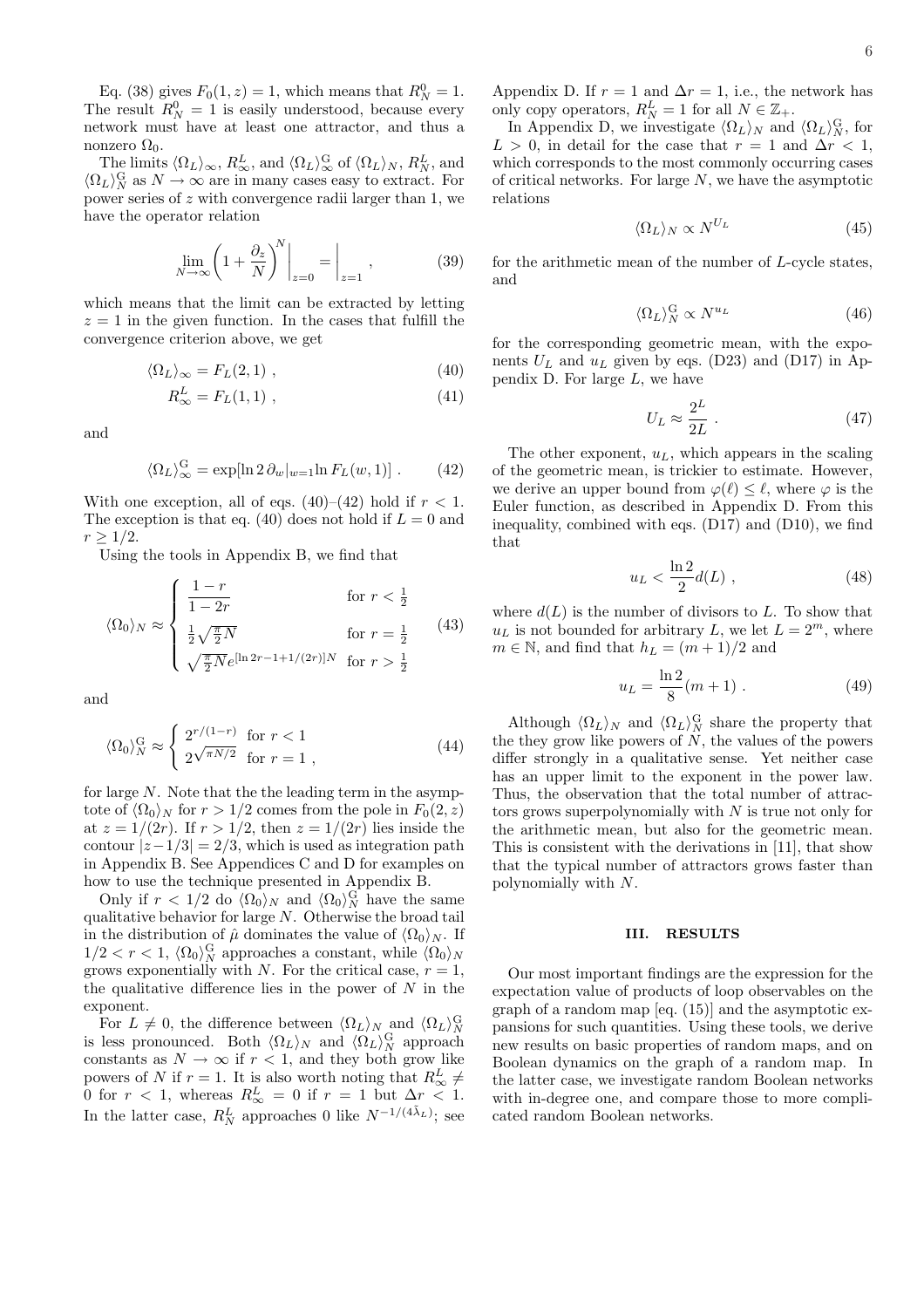### A. Random Maps

For critical random Boolean networks with in-degree one, all loops conserve information. This is because no constant Boolean rules are allowed in a critical network. For such a network, the number of informationconserving loops,  $\mu$ , is also the number of components of the network graph. This graph is also the graph of a random map. Thus,  $\mu$  can be seen as the number of components in a random map. Analogous to the interpretation of  $\mu$ , the number of nodes in information-conserving loops,  $\hat{\mu}$ , can be seen as the number of elements in the invariant set of a random map.

We derive the probability distributions of  $\mu$  and  $\hat{\mu}$ , in a form that also can be obtained from other approaches [20, 21]. For critical networks, we derive asymptotic expansions for the means and variances of  $\mu$  and  $\hat{\mu}$ , and find that

$$
\langle \mu \rangle = \frac{1}{2} (\ln 2N + \gamma) + \frac{1}{6} \sqrt{2\pi} N^{-1/2} + \mathcal{O}(N^{-1}),
$$
 (50)

$$
\sigma^{2}(\mu) = \frac{1}{2}(\ln 2N + \gamma) - \frac{1}{8}\pi^{2} + \frac{1}{6}(3 - 2\ln 2)\sqrt{2\pi}N^{-1/2} + \mathcal{O}(N^{-1}),
$$
\n(51)

$$
\langle \hat{\mu} \rangle = \frac{1}{2} \sqrt{2\pi N} - \frac{1}{3} + \frac{1}{24} \sqrt{2\pi} N^{-1/2} + \mathcal{O}(N^{-1}),
$$
 (52)

and

$$
\sigma^{2}(\hat{\mu}) = \frac{1}{2}(4-\pi)N - \frac{1}{6}\sqrt{2\pi N} - \frac{1}{36}(3\pi - 8) + \mathcal{O}(N^{-1/2}),
$$
\n(53)

where  $N$  is the number of nodes in the network, and  $\gamma$  is the Euler-Mascheroni constant. These expansions converge rapidly to corresponding exact values, for increasing N.

The leading terms  $\frac{1}{2}(\ln 2N + \gamma)$  of eqs. (50) and (51) have been derived earlier. See [18, 28, 29] on  $\langle \mu \rangle$  and [28, 29] on  $\sigma^2(\mu)$ . The leading term of eq. (52) is found in [28]. The other terms in eqs.  $(50)$ – $(53)$  appear to be new. Some additional terms are presented in eqs. (C23)– (C26).

The technique presented in Appendix B let us also calculate expansions for cumulants of higher orders. The leading orders of the 3rd and 4th cumulants for the distribution of  $\mu$  give an interesting hint. Let  $\langle \mu^3 \rangle_c$  and  $\langle \mu^4 \rangle_c$  denote those cumulants, respectively. Then, we get

$$
\langle \mu^3 \rangle_c = \langle \mu \rangle + \frac{7}{4}\zeta(3) - \frac{3}{8}\pi^2 + \mathcal{O}(N^{1/2})
$$
 (54)

and

$$
\langle \mu^4 \rangle_c = \langle \mu \rangle + \frac{21}{2}\zeta(3) - \frac{7}{8}\pi^2 - \frac{1}{16}\pi^4 + \mathcal{O}(N^{1/2}),
$$
 (55)

where  $\zeta(s)$  denotes the Riemann zeta function. All cumulants from the 1st to the 4th order grow like  $\frac{1}{2} \ln N$ . One could guess that all cumulants have this property. If so, the distribution of  $\mu$  is very closely related to a Poisson distribution for large N. (Bear in mind that all cumulants for a Poisson distribution are equal to the average for the distribution.)



FIG. 1: The average number of proper L-cycles as a function of  $N$  for different  $L$ , for networks with single-input nodes.  $r = 1$  in (a), and  $r = 3/4$  (solid lines) and  $r = 1/2$  (dotted lines) in (b). In (a),  $L$  is indicated in the plot. In (b),  $L$  is 3, 5, 7, 1, 2, 4, 6, and 8 for  $r = 3/4$  and 7, 5, 3, 8, 6, 4, 2, and 1 for  $r = 1/2$ , in that order, from bottom to top along the right boundary of the plot area. In (b), the curves for  $L = 3$ and  $L = 5$  for  $r = 3/4$  essentially coincide at the right side of the plot, whereas they split up to the left, with  $L = 3$  as the upper curve there.

Furthermore, it seems like the process of calculating higher order cumulants, as well as including more terms in the expansions, can be fully automated. As far as we know, only a very limited number of terms, and only for mean values and variances, has been derived in earlier work.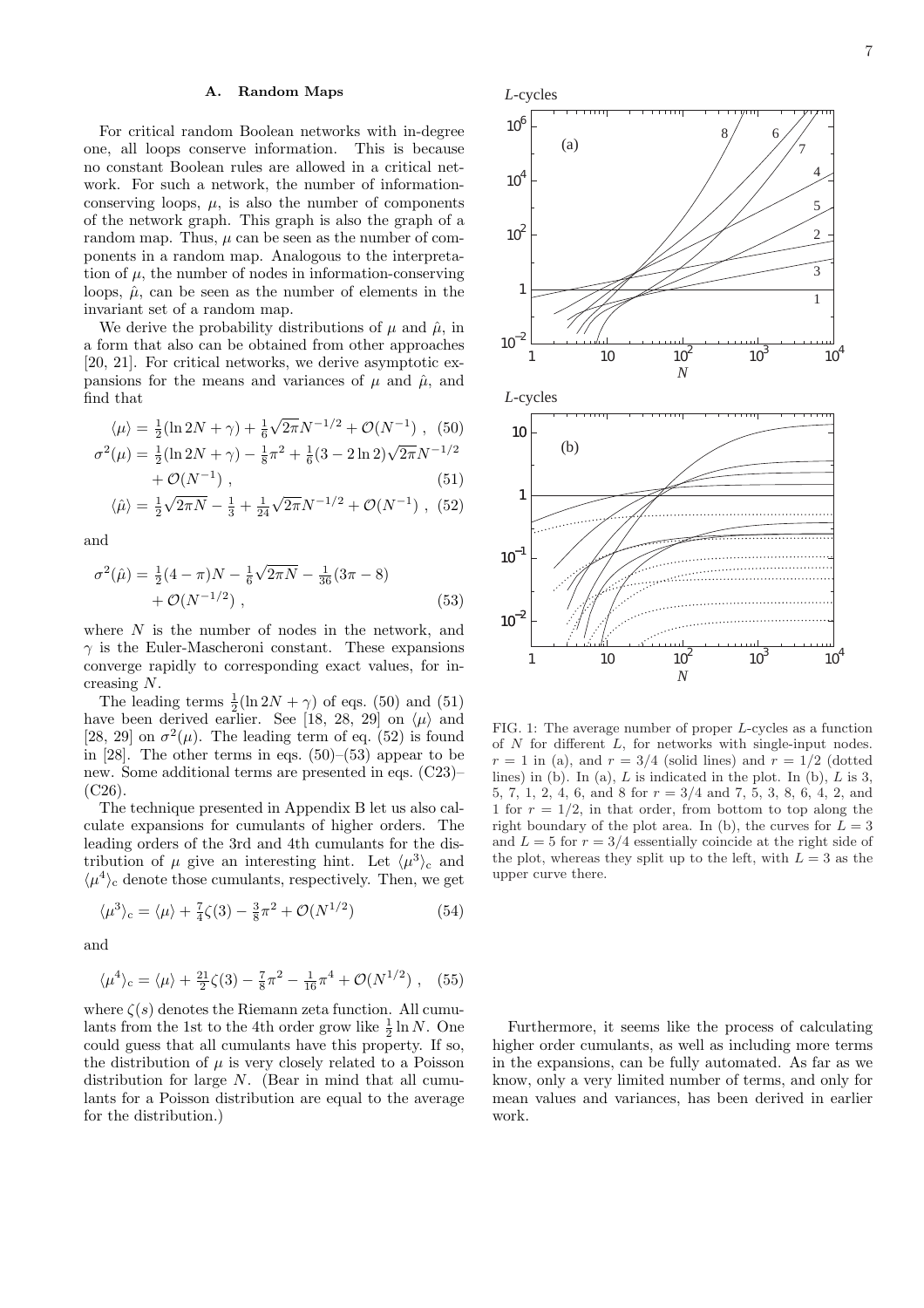*L*-cycles



FIG. 2: The average number of proper L-cycles for networks with  $N = 100$  and  $r = 3/4$ , as function of L.  $\Delta r = 3/4$  (thin solid line),  $\Delta r = 0$  (thick solid line) and  $\Delta r = -3/4$  (dotted line). Note the importance of what numbers divide L.

### B. Random Boolean Networks

Our main results from the analytical calculations are the expressions that yield the arithmetic mean  $\langle \Omega_L \rangle_N$ , and the geometric mean  $\langle \Omega_L \rangle_N^{\text{G}}$ , of the number of states in L-cycles. See eqs.  $(34)$ – $(37)$  on expressions for general N, and eqs.  $(40)$ – $(49)$  on expressions valid for the high-N limit. In Appendix E, we present derivations that relate this work to results from [9]. These derivations yield an expression suitable for calculation of exact values of  $\langle \Omega_L \rangle_N$  via a power series expansion of the function  $F_L(2, z)$  in eq. (35).

For the arithmetic means, the number of proper Lcycles  $\langle C_L \rangle_N$  can be calculated from the number of states  $\langle \Omega_\ell \rangle_N$  in all  $\ell$ -cycles, provided that  $\langle \Omega_\ell \rangle_N$  is known for all  $\ell$  that divide  $L.$  This is done via the inclusion–exclusion principle as described in Supporting Text to [9]. For the corresponding geometric means we can not use a similar technique, because such means do not have the needed additive properties.

Our results on random Boolean networks are divided into two parts. First, we illustrate our quantitative results on networks with in-degree one. To a large extent, the qualitatively results are expected from earlier publications.

From [10], we know that in networks with in-degree one, as  $N \to \infty$ , the typical number of relevant variables approaches a constant for subcritical networks, and ables approaches a constant for subcritical networks, and scales as  $\sqrt{N}$  for critical networks. This indicates that for subcritical networks, the average number of L-cycles and the average number of states in attractors are likely to approach constants as  $N \to \infty$ .

On the other hand, [6] points out that the probability

distributions of the number of cycles in critical networks have very broad tails. Hence, the arithmetic mean can be much larger than the median of the number of cycles, and this may also be the case for subcritical networks. In [9], it is found that this effect leads to divergence as  $N \to \infty$ , in the mean number of attractors, for networks with the stability parameter r in the range  $r > 1/2$ . It is also found that the mean number of cycles of any specific length  $L$  converges for large  $N$ . For critical networks, it is clear that both the typical number and the mean number of attractors grow superpolynomially with  $N$ , in networks with in-degree one [14].

Quantitative results that reflect the above properties for networks of finite sizes are, however, for the most part highly non-trivial to obtain from earlier work. We let figs. 1–4 illustrate our results in this category. Regarding fig. 3, it is important to note that the geometric mean of the number of states in attractors can be obtained directly from [10].

In the second part of our results on random Boolean networks, we compare networks with multiple inputs per node to networks with a single input per node. From a system theoretic viewpoint, this part is the most interesting, because a general understanding of the multiinput effects vs. single-input effects in dynamical networks would be very valuable. Although this issue have been addressed before, in, e.g., [8, 10], our results are only partly explained. These results are illustrated in figs. 5–8.

Fig. 1 shows the numbers of attractors of various short lengths as a function of system size, plotted for different values of the stability parameter r. We let  $\Delta r = 0$ , corresponding to equal probabilities of inverters and copy operators in the networks. For critical networks, with  $r = 1$ , the asymptotic growth of the average number of proper L-cycles,  $\langle C_L \rangle_N$ , is a power law, while  $\langle C_L \rangle_N$  approaches a constant for subcritical networks as N goes to infinity.

For networks with  $\Delta r \neq 0$ , the prevalences of copy operators and inverters are not identical. Cycles of even length are in general more common then cycles of odd length. An overabundance of inverters strengthens this difference, and conversely a lower fraction of inverters makes the difference less pronounced. See fig. 2, which shows the symmetric case  $\Delta r = 0$  and the extreme cases  $\Delta r = \pm r$ .

The total number of attractors,  $\langle C \rangle_N$ , and the total number of states in attractors,  $\langle \Omega_0 \rangle_N$ , can diverge for large N, even though the number of attractors of any fixed length converges. This is true for subcritical networks with  $r > 1/2$ , and is illustrated in figs. 3 and 4a. The growth of  $\langle \Omega_0 \rangle_N$  is exponential if  $r > 1/2$ . Interestingly, there is no qualitative difference in the growth of  $\langle \Omega_0 \rangle_N$  when comparing the critical case of  $r = 1$  to the subcritical ones with  $1 > r > 1/2$ .

For  $r < 1/2$ , both  $\langle C \rangle_N$  and  $\langle \Omega_0 \rangle_N$  converge to constants for large N. In the borderline case  $r = 1/2$ ,  $\langle \Omega_0 \rangle_N$ diverges like a square root of N, but  $\langle C \rangle_N$  seems to ap-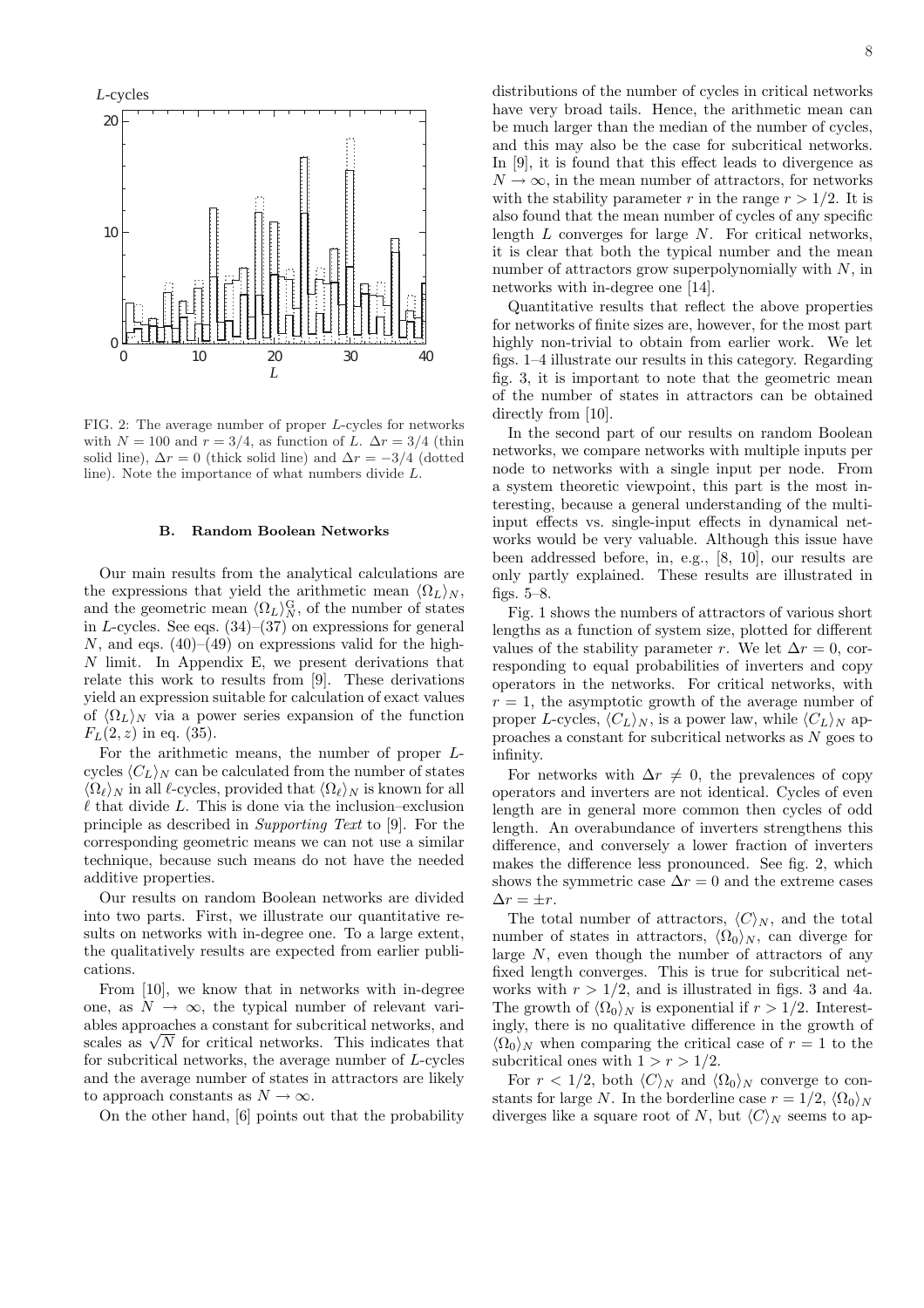

FIG. 3: Arithmetic and geometric means of the number of states,  $\Omega_0$ , in attractors.  $\langle \overline{\Omega}_0 \rangle_N$  (solid lines) and  $\langle \Omega_0 \rangle_N^{\text{G}}$  (dotted lines) for  $r = 1/2$ ,  $r = 3/4$  and  $r = 1$ , in that order, from the bottom to the top of the plot. Note that both  $\langle \Omega_0 \rangle_N$  and  $\langle \Omega_0 \rangle_N^{\text{G}}$  are independent of  $\Delta r$ .

proach a constant. See fig. 4b.

The number of states in attractors,  $\Omega_0$ , of a singleinput node network is directly related to the total number of nodes,  $\hat{\mu}$ , that are part of information-conserving loops. Every state of those nodes corresponds to a state in an attractor, and vice versa. Thus,  $\Omega_0 = 2^{\hat{\mu}}$ , meaning that

$$
\langle \Omega_0 \rangle_N = \langle 2^{\hat{\mu}} \rangle \tag{56}
$$

and

$$
\langle \Omega_0 \rangle_N^{\rm G} = 2^{\langle \hat{\mu} \rangle} \ . \tag{57}
$$

If  $1/2 < r \leq 1$ ,  $\ln \langle \Omega_0 \rangle_N$  grows linearly with N. This if  $1/2 < r \le 1$ ,  $\ln(\Omega_0)/N$  grows linearly with N. This stands in sharp contrast to  $\langle \hat{\mu} \rangle$ , which grows like  $\sqrt{N}$ for  $r = 1$  and approaches a constant for  $r < 1$  as  $N \rightarrow$  $\infty$ . Hence, the distribution of  $\hat{\mu}$  has a broad tail that dominates  $\langle \Omega_0 \rangle_N$  if  $r > 1/2$ . This can be understood from the limit distribution of  $\hat{\mu}$  for large N. For this distribution, we have  $P_{\infty}(\hat{\mu} = k) \propto r^{\bar{k}}$ , which means that r must be smaller than 1/2 for the sum of  $2^k P_\infty(\hat{\mu})$  $k$ ) over k to be convergent. Similar, but less dramatic, effects occur when forming averages of  $\Omega_L$  for  $L \neq 0$ . The arithmetic mean is in many cases far from the typical value. This is particularly apparent for long cycles in large networks that are critical or close to criticality.

In [11], it is shown that the typical number of attractors grows superpolynomially with  $N$  in critical random Boolean networks with connectivity one. From a different approach, we find the consistent result that  $\langle C \rangle_N^{\text{G}}$  grows superpolynomially, where  $\langle C \rangle_N^{\text{G}}$  is the geometric mean of the number of attractors. We conclude this from our



FIG. 4: The arithmetic mean of the number of attractors with lengths  $L \le L_{\text{max}}$  in networks with N single-input nodes, for different values of N. In (a)  $N = 10, 10^2, ..., 10^5$  for  $r = 1$ (thin solid lines) and  $N = 10, \ldots, 10^4$  for  $r = 3/4$  (thin dotted lines). In (b)  $N = 10, 10^2, 10^3$  (thin solid lines) for  $r = 1/2$ and  $N = 10$  for  $r = 1/4$  (thin dotted line). For all cases,  $\Delta r =$ 0. The thick lines in (a) and (b) show the limiting number of attractors when  $N \to \infty$ . The arrowhead in (b) marks this limit for  $L_{\text{max}} = 10^7$  for  $r = 1/2$ . The small increase in the number of attractors when  $L_{\text{max}}$  is changed from  $10^3$  to  $10^7$  indicates that  $\langle C \rangle_N$  converges when  $N \to \infty$ . Note the drastic change in the y-scale between the case  $r > 1/2$  and  $r \leq 1/2$ .

investigations of the geometric mean of the number of states in L-cycles,  $\langle \Omega_L \rangle_N^{\text{G}}$ . Here, we use the inequality  $\langle C \rangle_N^{\text{G}} \geq \langle \Omega_L \rangle_N^{\text{G}} / L$ , and the result that there is no upper bound to  $h_L$  in the relation  $\langle \Omega_L \rangle_N^{\text{G}} \propto N^{h_L}$ , which holds asymptotically for large  $N$  (see eq.  $(49)$ ).

All the properties above are derived and calculated for networks with one input per node, but they seem to a large extent to be valid for networks with multi-input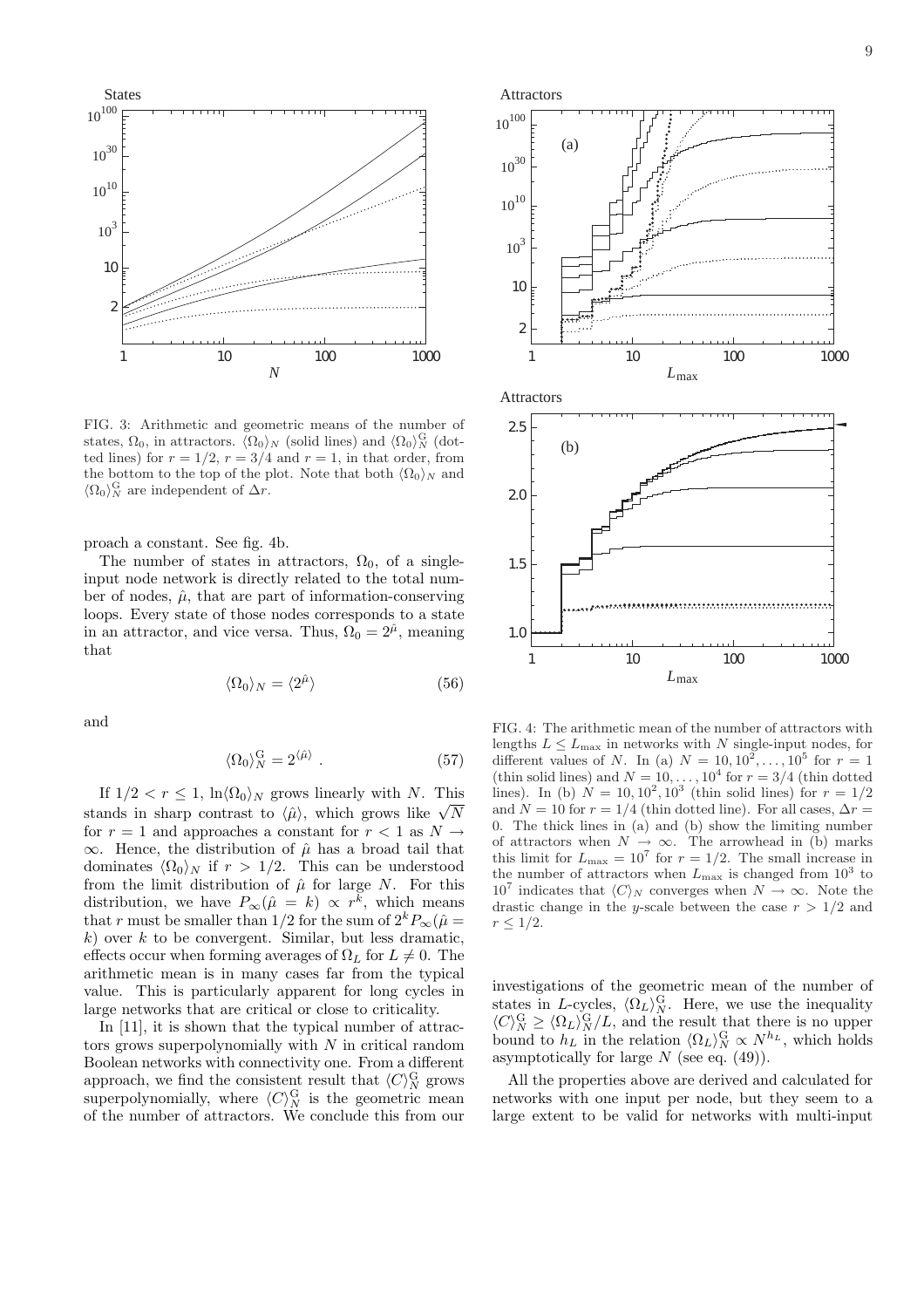Attractors



FIG. 5: Comparison between simulations for power law indegree networks of size  $N = 20$  (bold lines) and the corresponding networks with single-input nodes (thin lines). The fitted networks have identical values for r,  $\Delta r$ , and N. The solid lines show the number of fixed points, whereas the dashed and dotted lines show the number of 2-cycles plus fixed points and the total number of attractors, respectively. The probability distribution of in-degrees satisfies  $p_K \propto K^{-\gamma}$ , where  $K$  is the number of inputs. The power law networks use the nested canalyzing rule distribution presented in [9].

nodes. From [9], we know that for subcritical networks the limit of  $\langle C_L \rangle_N$  as  $N \to \infty$  is only dependent on r and  $\Delta r$ . Hence, we can expect that  $\langle C_L \rangle_N$  for a subcritical network with multi-input nodes can be approximated with  $\langle C_L \rangle_N'$ , calculated for a network with single-input nodes, but with the same r and  $\Delta r$ .

For the networks in [9], with a power law in-degree distribution, the single-input approximation fits surprisingly well, which is demonstrated in fig. 5. Not only are the means of the numbers of attractors of different types reproduced by this approximation, but the distributions of these numbers are also very similar, as is shown in fig. 6.

For the critical Kauffman model with in-degree 2, we perform an analogous comparison. The number of nodes that are non-constant grows like  $N^{2/3}$  for large N [3, 13]. Furthermore, the effective connectivity between the nonconstant nodes approaches 1 for large  $N$  [8]. Hence, one can expect that this type of N-node Kauffman networks can be mimicked by networks with  $N' = N^{2/3}$  one-input nodes. For those networks, we choose  $r = 1$  and  $\Delta r = 0$ , which are the same values as for the Kauffman networks.

For large  $N$ ,  $\langle C_L \rangle_N$  in the Kauffman networks grows like  $N^{(H_L-1)/3}$ , where  $H_L$  is the number of invariant sets of L-cycle patterns [13]. For the selected networks with one-input nodes, we have  $\langle C_L \rangle'_N \propto N'^{(H_L-1)/2} \propto$  $N^{(H_L-1)/3}$  for large N', see eq. (D23). This confirms that the choice  $N' = N^{2/3}$  is reasonable, but it does not



FIG. 6: A cross-section of fig. 5 at  $\gamma = 2.5$ , with simulation results for the power law in-degree networks (bold lines), and the corresponding single-input networks (thin lines). The distributions of the number of attractors of different types are presented with cumulative probabilities, along with the corresponding means (short vertical lines at the bottom of the plot). The solid lines show the number of fixed points, whereas the dashed and dotted lines show the number of 2 cycles plus fixed points and the total number of attractors, respectively. Note that the medians are found where the curves for the probability distributions intersect  $1/2$  on the y-axis.

indicate whether the proportionality factor in  $N' \propto N^{2/3}$ is anywhere close to 1. This factor could also be dependent on  $L$ , as can be seen from the calculations in [13]. However, this initial guess turns out to be surprisingly good, as is shown in fig. 7a.

From the good agreement for short cycles, one can expect a similar agreement on the mean of the total number of attractors. This is investigated in fig. 7b. For networks with up to about 100 nodes, the agreement is good, and the extremely fast growth of  $\langle C \rangle'_N$  for larger N is consistent with the slow convergence in the simulations.

As with the power law networks, we also compare the distributions of the numbers of different types of attractors, and find a very strong correspondence. See fig. 8. Furthermore, we see indications of undersampling, in the estimated numbers of fixed points and 2-cycles, for the Kauffman networks in fig. 8, as the means from the simulations are smaller than the corresponding analytical values.

#### IV. SUMMARY AND DISCUSSION

Using analytical tools, we have investigated random Boolean networks with single-input nodes, along with the corresponding random maps. For random Boolean networks, we extract the exact distributions of the average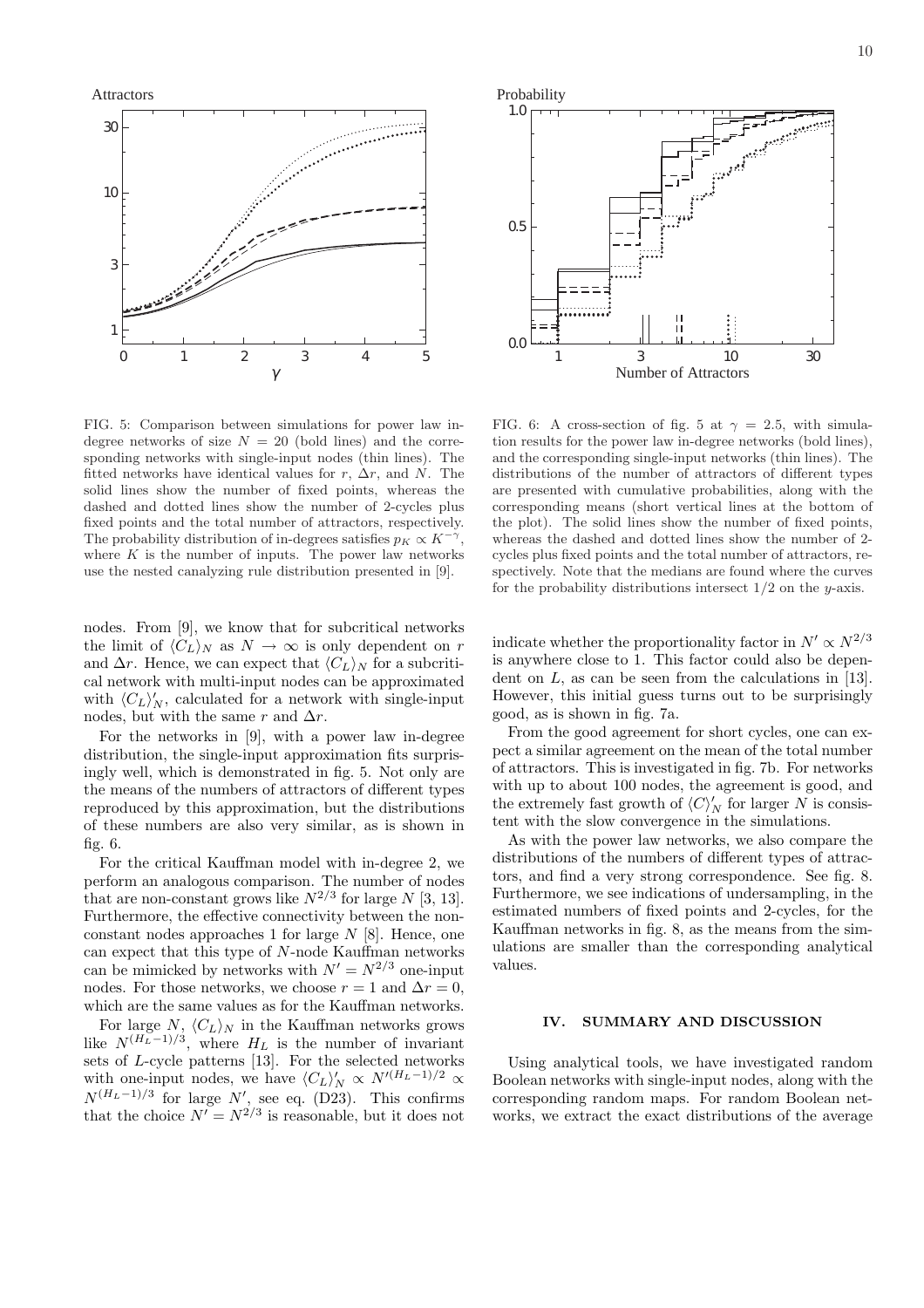

FIG. 7: Comparison between critical  $K = 2$  Kauffman networks (thick lines) and the corresponding networks of singleinput nodes (thin lines). The size of the single-input networks is set to  $N' = N^{2/3}$ .  $r = 1$  and  $\Delta r = 0$ , consistent with the Kauffman model. (a) The number of proper L-cycles for the L indicated in the plot. For the Kauffman networks, the numbers have been calculated from Monte Carlo summation for those network sizes where could could not be calculated exactly (see [13]). The number of fixed points is 1, independently of N, for both network types. (b) Total number of attractors. This quantity has been calculated analytically for the single-input networks, and estimated by simulations for the Kauffman networks using  $10^2$ ,  $10^3$ ,  $10^4$ , and  $10^5$  random starting configurations per network.

number of cycles with lengths up to 1000 in networks with up to  $10<sup>5</sup>$  nodes. As has been pointed out in earlier work [6], we see that a small fraction of the networks have many more cycles than a typical network. This property becomes more pronounced as the system size grows, and has drastic effects on the scaling of the average number of states that belong to cycles.



FIG. 8: A cross-section of fig. 7 at  $N = 125$ , with simulation results for the Kauffman networks (bold lines), and the corresponding single-input networks (thin lines). For the Kauffman networks, we use  $10^5$  random starting configurations for 1600 network realizations. The corresponding single-input node networks have only  $N' = N^{2/3} = 25$  nodes, and we perform exhaustive searches through the state space of the relevant nodes in  $10^6$  such networks. The distributions of the number of attractors of different types are presented with cumulative probabilities, along with the corresponding averages (short vertical lines at the top and bottom of the plot). Corresponding analytical averages, for the Kauffman networks, are marked with arrowheads. The solid lines show the number of fixed points, whereas the dashed and dotted lines show the number of 2-cycles plus fixed points and the total number of attractors, respectively. Note that the medians are found where the curves for the probability distributions intersect  $1/2$  on the y-axis.

The graph of a random Boolean network of single input nodes can be seen as a graph of a random map. Our analytical approach is not only applicable to Boolean dynamics on such a graph, but also to random maps in general. Using this approach, we rederive some well-known results in a systematic way, and derive some asymptotic expansions with significantly more terms than have been available from earlier publications. In future research, it would be interesting to, e.g., see to what extent the ideas from [30] and our paper can be combined.

Our results on random Boolean networks highlight some previously observed artefacts. The synchronous updates lead to dynamics that largely is governed by integer divisibility effects. Furthermore, when counting attractors in large networks, most of them are found in highly atypical networks and have attractor basins that are extremely small compared to the full state space. We quantify the role of the atypical networks by comparing arithmetic and geometric means of the number of states in L-cycles. From analytical expressions, we find strong qualitative differences between those types of averages.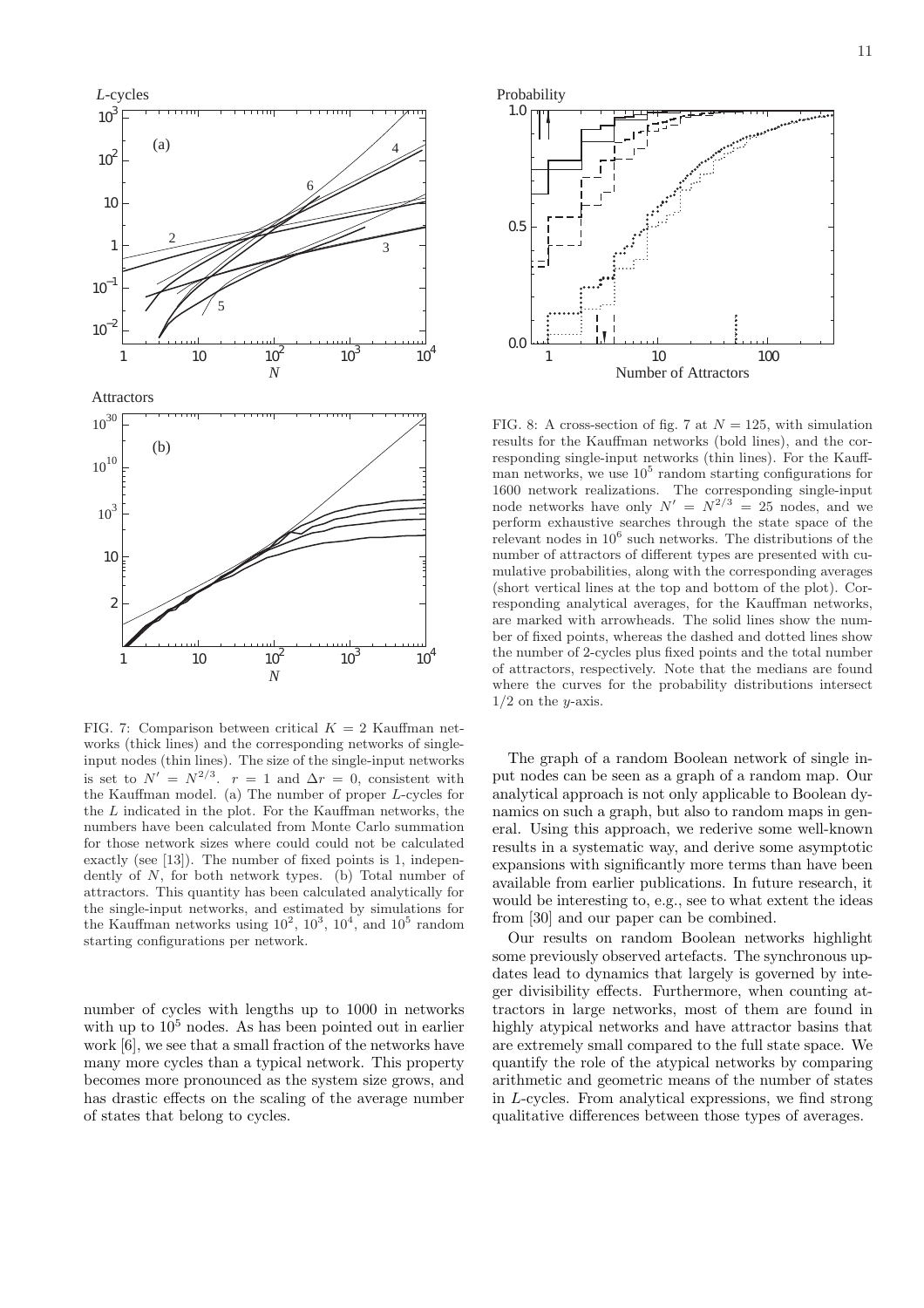The dynamics in random Boolean networks with multiinput nodes can to a large extent be understood in terms of the simpler single-input case. In direct comparisons to critical Kauffman networks of in-degree two and to subcritical networks with power law in-degree, the agreement is surprisingly good.

In [17], a new concept of stability in attractors of Boolean networks is presented. To only consider that type of stable attractors is one way to make more relevant comparisons to real systems. Another way is to focus on fixed points and stability properties as in [16] and [9]. Furthermore, the limit of large systems may not always make sense in comparison with real systems. Small Boolean networks may tell more about these than large networks would.

Although there are problems in making direct comparisons between random Boolean networks and real systems, we think that insight into the dynamics of Boolean networks will improve the general understanding of complex systems. For example, can real systems have lots of attractors that are never visited due to small attractor basins, and what implications could such attractors have on the system?

A better understanding of single-input vs. multi input dynamics in Boolean networks could promote a better understanding of similar effects in more complicated dynamical systems. For the random Boolean networks, additional insights are required to properly explain the strong similarities between the single- and multiple-input cases. One interesting issue is to what extent a singleinput approximation can be applied to networks with random rules on a fixed network graph.

### Acknowledgments

CT acknowledges the support from the Swedish National Research School in Genomics and Bioinformatics.

### V. APPENDIX A: FUNDAMENTAL EXPRESSIONS FOR PRODUCTS OF LOOP OBSERVABLES

Eq. (4) inserted into eq. (3) and a transformation of the summation yield

$$
\langle G \rangle_N = \sum_{\vec{\nu} \in \mathbb{N}^\infty} \frac{\hat{\nu}}{N} \frac{N!}{(N - \hat{\nu})! N^{\hat{\nu}}} \prod_{\lambda=1}^\infty \frac{1}{\nu_\lambda!} \left( \frac{\langle g \rangle_\lambda}{\lambda} \right)^{\nu_\lambda} \quad (A1)
$$

$$
= \sum_{\nu=1}^{\infty} \sum_{\vec{\lambda} \in \mathbb{Z}_+^{\nu}} \frac{\hat{\nu}}{N} \frac{N!}{(N-\hat{\nu})! N^{\hat{\nu}}} \frac{1}{\nu!} \prod_{i=1}^{\nu} \frac{\langle g \rangle_{\lambda_i}}{\lambda_i} . \tag{A2}
$$

Note that every term in eq. (A1) is split into  $\nu!/\prod_{\lambda=1}^{\infty} \nu_{\lambda}!$ equal terms in eq. (A2).

Define  $c_N^k$  according to

$$
c_N^k \equiv \frac{N!}{(N-k)!N^k} \ . \tag{A3}
$$

Then,

$$
\langle G \rangle_N = \sum_{\nu=1}^{\infty} \frac{1}{\nu!} \sum_{\vec{\lambda} \in \mathbb{Z}_+^{\nu}} (c_N^{\hat{\nu}} - c_N^{\hat{\nu}+1}) \prod_{i=1}^{\nu} \frac{\langle g \rangle_{\lambda_i}}{\lambda_i} . \tag{A4}
$$

The coefficients  $c_N^k$  can be expressed as

$$
c_N^k = \left(1 + \frac{\partial_z}{N}\right)^N \bigg|_{z=0} z^k . \tag{A5}
$$

This relation, together with  $\hat{\nu} = \sum_{i=1}^{\nu} \lambda_i$ , inserted into eq. (A4) gives

$$
\langle G \rangle_N = \left( 1 + \frac{\partial_z}{N} \right)^N \Big|_{z=0} \sum_{\nu=1}^{\infty} \frac{1}{\nu!} \sum_{\vec{\lambda} \in \mathbb{Z}_+^{\nu}} (1-z) \prod_{i=1}^{\nu} \frac{\langle g \rangle_{\lambda_i}}{\lambda_i} z^{\lambda_i}
$$

$$
= \left( 1 + \frac{\partial_z}{N} \right)^N \Big|_{z=0} (1-z) \sum_{\nu=1}^{\infty} \frac{1}{\nu!} \left( \sum_{\lambda=1}^{\infty} \frac{\langle g \rangle_{\lambda_i}}{\lambda} z^{\lambda} \right)^{\nu} . \tag{A6}
$$

The outer sum in eq. (A6) can be modified to start from  $\nu = 0$  without altering the value of the expression. This property, together with the power series expansions

$$
e^x = \sum_{k=0}^{\infty} \frac{x^k}{k!}
$$
 (A7)

and

$$
\ln(1 - x) = -\sum_{k=1}^{\infty} \frac{x^k}{k},
$$
 (A8)

yields that eq. (A6) can be rewritten into eq. (6).

### VI. APPENDIX B: ASYMPTOTES FOR PRODUCTS OF LOOP OBSERVABLES

To calculate eq.  $(6)$  for large N, we investigate the operator  $(1 + \partial_z/N)^N|_{z=0}$ . Let  $f(z)$  be a function that is analytic for  $z \neq 1$ , such that  $|z - 1/3| \leq 2/3$ . Furthermore, we assume that  $f(z)$  does not have an essential singularity at  $z = 1$ . Then,

$$
\left(1 + \frac{\partial_z}{N}\right)^N \bigg|_{z=0} f(z) = \frac{\partial_z^N}{N^N} \bigg|_{z=0} e^{Nz} f(z) \tag{B1}
$$

$$
= \frac{N!}{2\pi i} \oint_{C(\epsilon)} dz \frac{e^{Nz}}{z^{N+1}} f(z) , \quad (B2)
$$

where  $\epsilon$  is a small positive number, and  $C(\epsilon)$  is the contour of the region where z satisfies  $|z - 1/3| \leq 2/3$  and  $|z-1| > \epsilon$ .

On the curve  $C(\epsilon)$ ,  $|e^{Nz}/z^N|$  is maximal close to  $z=$ 1, where this expression has a saddle point. Thus, the main contribution to the integral in eq. (B2), for large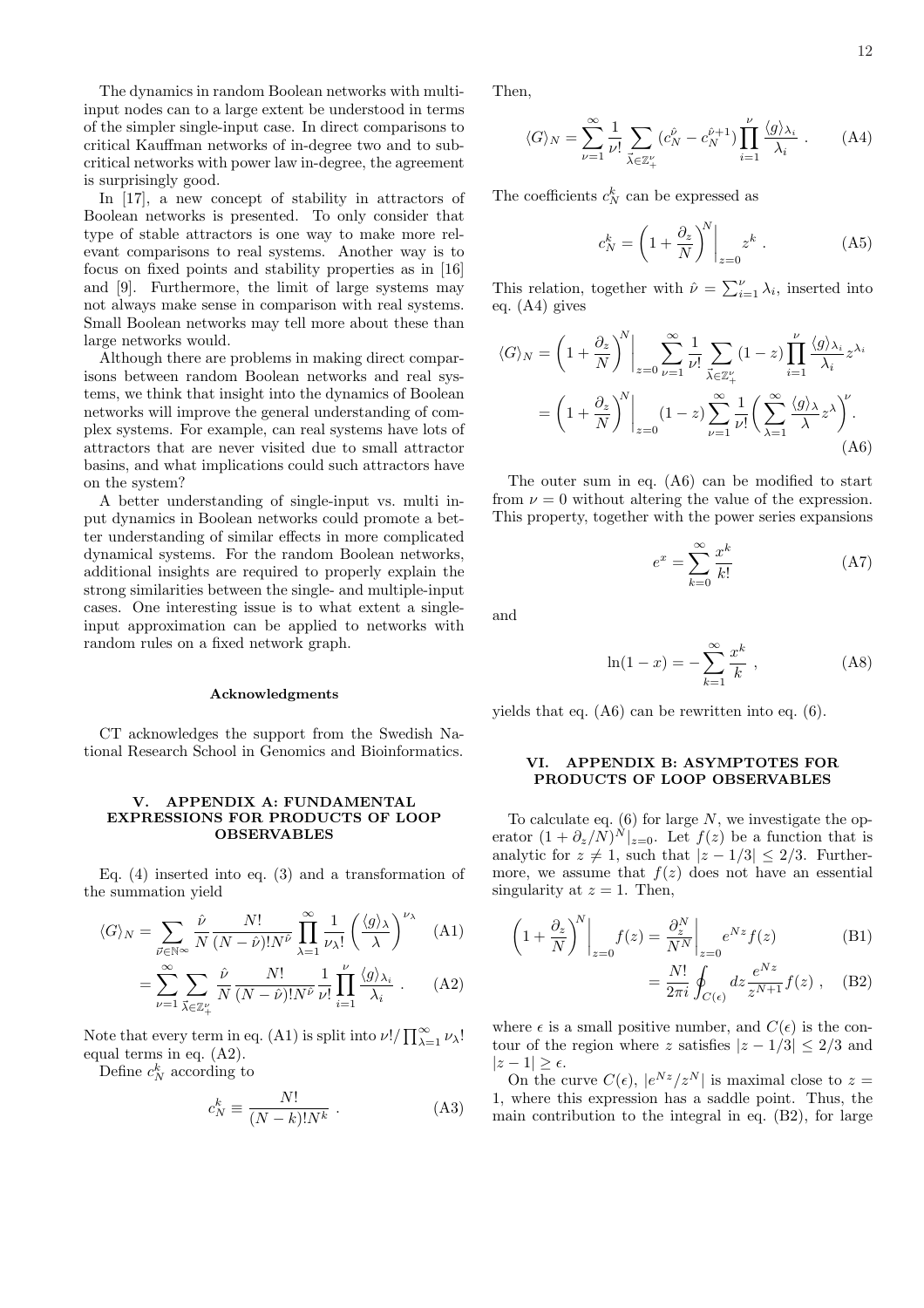N, comes from the vicinity of  $z = 1$ . Contributions from other parts of  $C(\epsilon)$  are suppressed exponentially with N.

To find the asymptotic behavior of eq. (B2), we perform an expansion of  $f(z)$  around  $z = 1$  with terms of the form  $c[-\ln(1-z)]^m(1-z)^{-a}$ , where  $a, c \in \mathbb{R}$ , and  $m \in \mathbb{N}$ . Provided that the expansion has a non-zero convergence radius, the asymptote of eq. (B2) can be determined to any polynomial order of N.

We start at the special case of  $f(z) = (1-z)^{-a}$ . For non-integral a,  $z = 1$  is a branch point of  $f(z)$ . For such a we let  $f(z)$  be real-valued for real  $z < 1$  and have a cut line at real  $z > 1$ . For  $N > \max(0, -a)$ , we can change the integration path in eq. (B2). Let  $C'(\epsilon)$  follow the line  $\Re(z) = 1$  but make a turn about  $z = 1$  in the same way as  $C(\epsilon)$ . Then,

$$
\oint_{C(\epsilon)} dz \frac{e^{N(z-1)}}{iz^{N+1}} f(z) = \int_{C'(\epsilon)} dz \frac{e^{N(z-1)}}{iz^{N+1}} f(z) .
$$
 (B3)

From Stirling's formula [31],

$$
N! = \frac{n^N}{e^N} \sqrt{2\pi N} \exp\left[\frac{1}{12N} + \mathcal{O}(N^{-2})\right],
$$
 (B4)

and eq. (B3), we get

$$
\left(1 + \frac{\partial_z}{N}\right)^N \bigg|_{z=0} f(z) = \sqrt{\frac{N}{2\pi}} \left[1 + \frac{1}{12N} + \mathcal{O}(N^{-2})\right]
$$

$$
\times \int_{C'(\epsilon)} dz \frac{e^{N(z-1)}}{iz^{N+1}} f(z) \quad (B5)
$$

Around  $z = 1$ , we have  $e^{N(z-1)}/z^N \approx \exp[\frac{1}{2}N(z-1)^2]$ . This approximation can be used as a starting point for a suitable expansion. To proceed, we note that we can write

$$
\sqrt{\frac{N}{2\pi}} \int_{C'(\epsilon)} \frac{dz}{i} \exp\left[\frac{1}{2}N(z-1)^2\right] (1-z)^{-a} = Z(a)N^{a/2} ,
$$
\n(B6)

where

$$
Z(a) \equiv \frac{-i}{\sqrt{2\pi}} \int_{C'(\epsilon)} dz \exp\left[\frac{1}{2}(z-1)^2\right] (1-z)^{-a} . \quad (B7)
$$

From the fast convergence of  $\exp[\frac{1}{2}(z-1)^2]$  along  $\Re(z)$  = 1 for large |z|, it is clear that  $a \mapsto Z(a)$  is well defined and continuous for all a.

With  $y = 1 - z$ , we get

$$
\begin{split}\n\frac{e^{N(z-1)}}{z^{N+1}}(1-z)^{-a} &= \\
&= \exp\{N[-y-\ln(1-y)]\} \frac{y^{-a}}{1-y} \qquad (B8) \\
&= \exp\left(\frac{1}{2}Ny^2\right)y^{-a}\left[1+y+\frac{1}{3}Ny^3+y^2+\frac{7}{12}Ny^4 + \frac{1}{18}N^2y^6+y^3+\frac{47}{60}Ny^5+\frac{5}{36}N^2y^7+\frac{1}{162}N^3y^9 + \mathcal{O}(y^4) + N\mathcal{O}(y^6) + N^2\mathcal{O}(y^8) + N^3\mathcal{O}(y^{10}) + \cdots \right].\n\end{split}
$$
\n(B9)

We insert this result into eq. (B5), and get

$$
\left(1 + \frac{\partial_z}{N}\right)^N \Big|_{z=0} (1 - z)^{-a} =
$$
  
=  $N^{a/2} \left[\sum_{k=0}^3 Z_k(a) N^{-k/2} + \mathcal{O}(N^{-2})\right],$  (B10)

where

$$
Z_0(a) = Z(a) \tag{B11}
$$

$$
Z_1(a) = Z(a-1) + \frac{1}{3}Z(a-3),
$$
\n
$$
Z_2(a) = \frac{1}{12}Z(a) + Z(a-2) + \frac{7}{12}Z(a-4) + \frac{1}{18}Z(a-6),
$$
\n(B12)

$$
Z_2(a) = \frac{1}{12}Z(a) + Z(a-2) + \frac{7}{12}Z(a-4) + \frac{1}{18}Z(a-6)
$$
\n(B13)

and

$$
Z_3(a) = \frac{1}{12}Z(a-1) + \frac{37}{36}Z(a-3) + \frac{47}{60}Z(a-5) + \frac{5}{36}Z(a-7) + \frac{1}{162}Z(a-9)
$$
 (B14)

Iterated differentiation of eq.  $(B10)$  with respect to  $a$ gives

$$
\left(1 + \frac{\partial_z}{N}\right)^N \Big|_{z=0} [-\ln(1-z)]^m (1-z)^{-a} =
$$
  
=  $N^{a/2} \left(\frac{1}{2} \ln N + \partial_a\right)^m \left[\sum_{k=0}^3 Z_k(a) N^{-k/2} + \mathcal{O}(N^{-2})\right].$  (B15)

It remains for us to calculate  $Z(a)$ . For  $a < 1$ , eq. (B7) can be rewritten as

$$
Z(a) = \frac{1}{\sqrt{2\pi}} \int_{-\infty}^{\infty} dx \exp(-\frac{1}{2}x^2)(-ix)^{-a} , \quad (B16)
$$

which means that

$$
Z(a) = 2^{-a/2} \pi^{-1/2} \cos(\frac{1}{2}\pi a) \Gamma(\frac{1}{2} - \frac{1}{2}a)
$$
 (B17)

for  $a < 1$ . From eq. (B7) and partial integration, we find that

$$
Z(a-2) = (a-1)Z(a) , \t\t (B18)
$$

which is consistent with eq. (B17). Hence, eq. (B17) is valid for all a, provided that the right hand side is replaced with an appropriate limit in case that  $a$  is an odd positive integer. The use of the limit is motivated by the continuity of Z.

The recurrence relation in eq. (B18) is useful for expressing  $Z_1$ ,  $Z_2$ , and  $Z_3$  in more convenient forms. Insertion into eqs. (B11)–(B14) and factorization of the obtained polynomials gives

$$
Z_0(a) = Z(a) , \qquad (B19)
$$

$$
Z_1(a) = \frac{1}{3}(a+1)Z(a-1) , \qquad (B20)
$$

$$
Z_2(a) = \frac{1}{36}a(a+2)(2a-1)Z(a) , \qquad (B21)
$$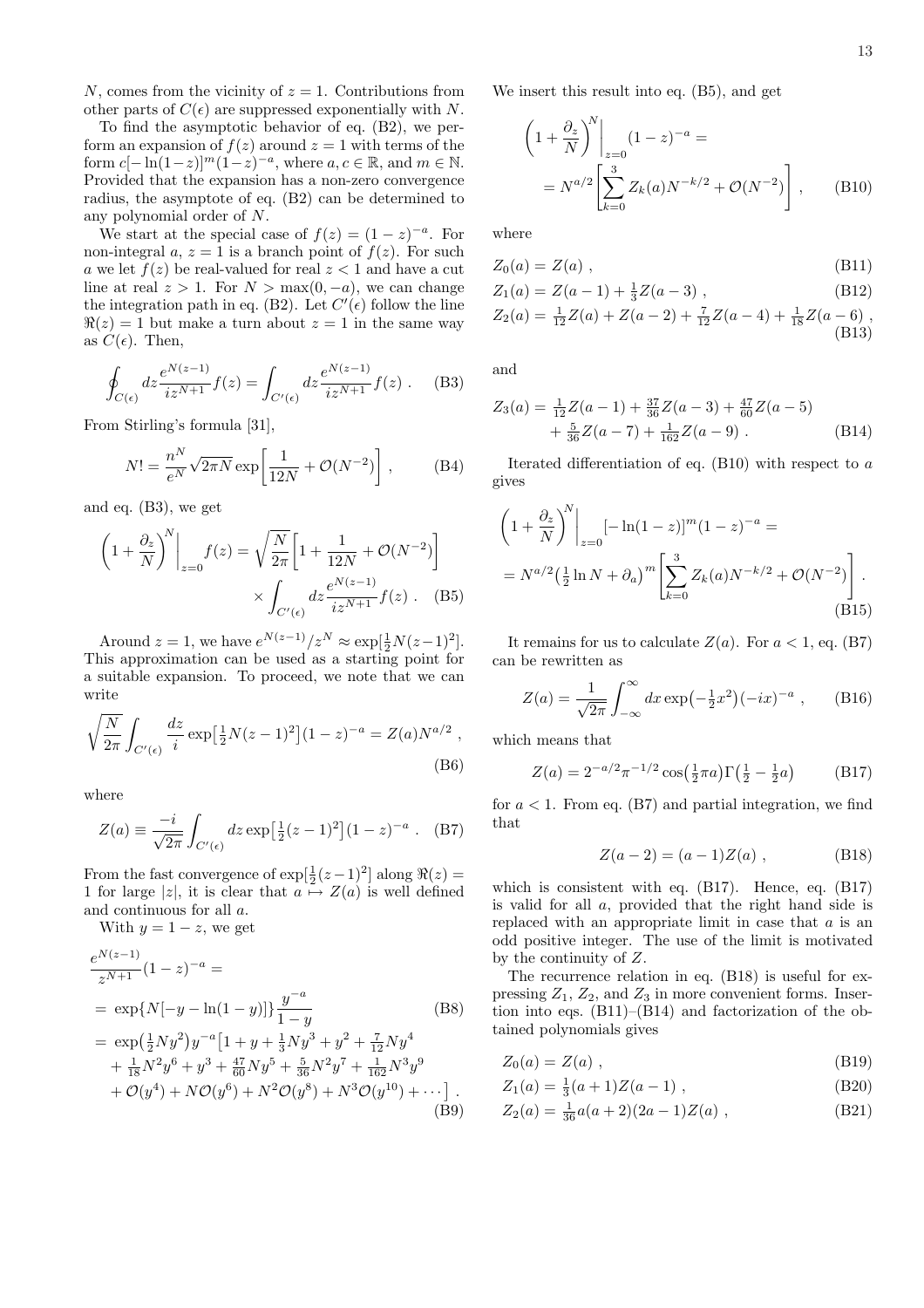and

$$
Z_3(a) = \frac{1}{1620}(a+1)(a+3)(10a^2 - 15a - 1)Z(a-1).
$$
\n(B22)

To express  $Z(a)$  in a more convenient form than eq. (B17), we use the relations

$$
\cos x = \prod_{k=0}^{\infty} \left( 1 - \frac{x^2}{\left(k + \frac{1}{2}\right)^2 \pi^2} \right) \tag{B23}
$$

and

$$
\Gamma(x) = \frac{e^{\gamma x}}{x} \prod_{k=1}^{\infty} \left( 1 + \frac{x}{k} \right) e^{x/k} , \qquad (B24)
$$

where  $\gamma$  is Euler-Mascheroni constant. See, e.g., [32] on eqs. (B23) and (B24). We now get

$$
Z(a) = 2^{a/2} e^{a\gamma/2} \prod_{k=0}^{\infty} \left( 1 + \frac{a}{2k+1} \right) \exp\left(-\frac{a}{2k+1}\right)
$$
\n(B25)

and

$$
Z(a) = 2^{a/2} \frac{\Gamma(\frac{1}{2}a)}{2\Gamma(a)}
$$
(B26)

$$
=2^{a/2}\frac{\left(\frac{1}{2}a\right)!}{a!} \ . \tag{B27}
$$

The first and second order derivatives of  $Z(a)$  can be expressed according to

$$
Z'(a) = Z \partial_a \ln Z(a) \tag{B28}
$$

and

$$
Z''(a) = Z\partial_a^2 \ln Z(a) + Z[\partial_a \ln Z(a)]^2 , \qquad (B29)
$$

with

$$
\partial_a \ln Z(a) = \frac{1}{2} (\ln 2 + \gamma) - \sum_{k=0}^{\infty} \frac{a}{(2k+1)(2k+1+a)}
$$
(B30)

and

$$
\partial_a^2 \ln Z(a) = -\sum_{k=0}^{\infty} \frac{1}{(2k+1+a)^2} . \tag{B31}
$$

When the values and derivatives of  $Z(a)$  are calculated for  $a = 0$  and  $a = 1$ , one can use the recurrence relation, eq. (B18), to calculate the corresponding properties for any  $a \in \mathbb{Z}$ . See, e.g., [33] on infinite sums that are useful in those derivations.

# VII. APPENDIX C: STATISTICS FOR INFORMATION CONSERVING LOOPS

Insertion of eq.  $(17)$  into eqs.  $(18)$  and  $(19)$  gives

$$
P_N(\mu = k) = [w^k] \left( 1 + \frac{\partial_z}{N} \right)^N \Big|_{z=0} (1 - rz)^{1-w} \tag{C1}
$$

and

$$
P_N(\hat{\mu} = k) = [w^k] \left( 1 + \frac{\partial_z}{N} \right)^N \bigg|_{z=0} \frac{1 - rz}{1 - rwz} . \tag{C2}
$$

An alternative form of the probability generating function in eq. (C1), for the special case  $r = 1$ , is presented in [30]. However, this alternative expression is complicated in comparison to eq. (C1), and it is much easier to extract the probability distribution and corresponding cumulants, along with their asymptotic expansions, from eq. (C1). In [30], general considerations for probability generating functions are presented, along with several examples of such functions.

For a power series of z with convergence radius larger than 1, we have the operator relation

$$
\lim_{N \to \infty} \left( 1 + \frac{\partial_z}{N} \right)^N \bigg|_{z=0} = \bigg|_{z=1} , \tag{C3}
$$

which means the limit can be extracted by inserting  $z = 1$ in the given function. In eqs.  $(C1)$  and  $(C2)$ , w can be regarded as an arbitrarily small number, which gives arbitrary large convergence radii in the corresponding power expansions in z. Hence, the limiting probabilities for large  $N$  are given by

$$
P_{\infty}(\mu = k) = [w^k](1 - r)^{1 - w}
$$
 (C4)

$$
= (1 - r) \frac{[-\ln(1 - r)]^k}{k!} \tag{C5}
$$

and

$$
P_{\infty}(\hat{\mu} = k) = [w^k] \frac{1 - r}{1 - rw}
$$
 (C6)

$$
= (1 - r)r^k . \t\t(C7)
$$

Both limiting distributions are normalized for  $r < 1$ , but not for  $r = 1$ . This means that the probability distributions remains localized for subcritical networks as N goes to infinity. For critical networks, the probabilities approach zero, which means that the typical values of  $\nu$ and  $\hat{\nu}$  must diverge with N.

Note that eq. (C5) corresponds to a Poisson distribution with intensity  $\ln(1/(1-r))$ , and that the probabilities in eq. (C7) decay exponentially with rate r. For  $\mu$ , we get

$$
\langle \mu \rangle = \left(1 + \frac{\partial_z}{N}\right)^N \bigg|_{z=0} \left[-\ln(1 - rz)\right] \tag{C8}
$$

$$
= \sum_{k=1}^{N} \frac{N! \, r^k}{k(N-k)! N^k} \tag{C9}
$$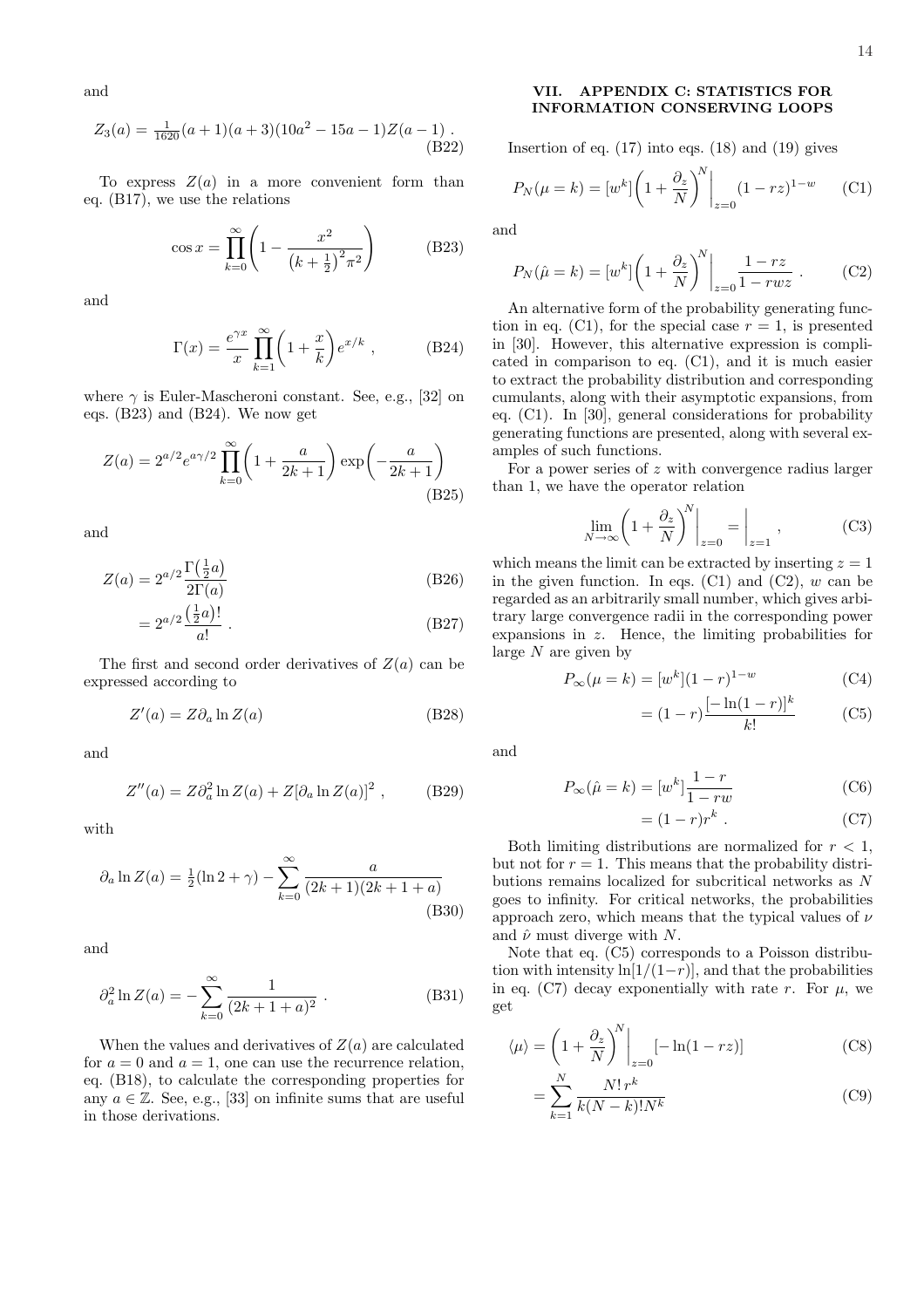and

$$
\langle \mu^2 \rangle = \left(1 + \frac{\partial_z}{N}\right)^N \Big|_{z=0} \ln(1 - rz) [\ln(1 - rz) - 1] \tag{C10}
$$

$$
= \sum_{k=1}^N \frac{N! \, r^k}{k(N-k)! N^k} \left(1 + 2 \sum_{j=1}^{k-1} \frac{1}{j}\right) \tag{C11}
$$

If  $r = 1$ ,  $\mu$  can be seen as the number of components in a random map. For random maps, the result in eq. (C9) is well-known and has been derived in several different ways [18–21]. Alternative derivations of eq. (C11) are found in [20, 21].

The distribution of  $\mu$  can be calculated from eq. (C1). To this end, we consider the series expansion

$$
(1-x)^{-w} = \sum_{n=0}^{\infty} \frac{x^n}{n!} \sum_{k=0}^n \begin{bmatrix} n \\ k \end{bmatrix} w^k , \qquad \text{(C12)}
$$

where  $\begin{bmatrix} n \\ k \end{bmatrix}$ ¤ are the sign-less Stirling numbers (see, e.g., [34]). Insertion into eq. (C1) yields

$$
P_N(\mu = k) = \sum_{n=k}^N \frac{r^n}{N^n} \binom{N}{n} \left( \binom{n-1}{k-1} - \binom{n-1}{k} \right)
$$
(C13)

$$
= \sum_{n=k}^{N} \frac{r^n}{N^n} {N \choose n} \left( {n \brack k} - n {n-1 \brack k} \right) \quad (C14)
$$

$$
= \sum_{n=k}^{N} \frac{r^n}{N^n} \left(1 - r + \frac{nr}{N}\right) \binom{N}{n} \begin{bmatrix} n \\ k \end{bmatrix} .
$$
 (C15)

For the number of nodes in information-conserving loops, eq. (C2) yields

$$
P_N(\hat{\mu} = k) = \frac{r^k}{N^k} \left( 1 - r + \frac{kr}{N} \right) \binom{N}{k} k! . \tag{C16}
$$

For  $r = 1$ , eq. (C16) is consistent with the corresponding results on the distribution of the number of invariant elements in random maps [19].

Also, eq. (C16) provides a simpler way to derive eq. (C15). It is well known that the probability for a random permutation of *n* to have *k* cycles is given by  $\frac{1}{n!}$  [ $_{n}^{n}$ ] (see, e.g., [19]). Consider all nodes in informationconserving loops of a Boolean network with in-degree 1. We denote the set of such nodes by S. If we randomize the network topology, under the constraint that  $S$  is given, the network graph in S will also be the graph of a random permutation of the elements in S. Then, every cycle in this permutation corresponds to an informationconserving loop in the network. In [21, 28], the corresponding observation for random maps was made.

When the network topology is randomized to fit with a given  $S$ , only the size  $\hat{\mu}$  of S matters. Thus,

$$
P_N(\mu = k \mid \hat{\mu} = n) = \frac{1}{n!} \begin{bmatrix} n \\ k \end{bmatrix} .
$$
 (C17)

Summation over all possible values of  $\hat{\mu}$  gives

$$
P_N(\mu = k) = \sum_{n=k}^{N} P_N(\mu = k \mid \hat{\mu} = n) P_N(\hat{\mu} = n) , \text{ (C18)}
$$

which together with eqs. (C16) and (C17) provides a simpler derivation of eq. (C15). An analogous derivation for random maps is presented in [21].

For the first and second moments of  $\hat{\mu}$ , we find that

$$
\langle \hat{\mu} \rangle = \left( 1 + \frac{\partial_z}{N} \right)^N \Big|_{z=0} \frac{rz}{1 - rz} \tag{C19}
$$

$$
= \sum_{k=1}^{N} \frac{N! \, r^k}{(N-k)! N^k} \tag{C20}
$$

and

$$
\langle \hat{\mu}^2 \rangle = \left(1 + \frac{\partial_z}{N}\right)^N \bigg|_{z=0} \frac{rz(1+rz)}{(1-rz)^2} \tag{C21}
$$

$$
= \sum_{k=1}^{N} \frac{(2k-1)N! \, r^k}{(N-k)! N^k} \,. \tag{C22}
$$

To better understand the results on  $\langle \mu \rangle$ ,  $\langle \mu^2 \rangle$ ,  $\langle \mu \rangle$ , and  $\langle \mu^2 \rangle$ , we let  $r = 1$  and calculate their asymptotes for large N. For  $r = 1$ ,  $\mu$  corresponds to the number of components in a random map, while  $\hat{\mu}$  corresponds to the number of elements in its invariant set.

From eq.  $(B15)$ , we find the large-N asymptotes of  $(1 + \partial_z/N)^N|_{z=0}$  operating on  $-\ln(1-z)$ ,  $[\ln(1-z)]^2$ ,  $(1-z)^{-1}$ , and  $(1-z)^{-2}$ . We also note that  $(1+z)^{-1}$  $\partial_z/N)^N|_{z=0}1 = 1$  for all N. From these asymptotes, combined with eqs.  $(C9)$ ,  $(C11)$ ,  $(C20)$ , and  $(C22)$  for  $r = 1$ , we get

$$
\langle \mu \rangle = \frac{1}{2} (\ln 2N + \gamma) + \frac{1}{6} \sqrt{2\pi} N^{-1/2} - \frac{1}{18} N^{-1}
$$
  

$$
- \frac{1}{1080} \sqrt{2\pi} N^{-3/2} + \mathcal{O}(N^{-2}), \qquad (C23)
$$
  

$$
\sigma^2(\mu) = \frac{1}{2} (\ln 2N + \gamma) - \frac{1}{8} \pi^2 + \frac{1}{6} (3 - 2 \ln 2) \sqrt{2\pi} N^{-1/2}
$$

$$
\begin{aligned} \n\sigma(\mu) &= \frac{1}{2} (\ln 2N + \gamma) - \frac{1}{8} \pi + \frac{1}{6} (3 - 2 \ln 2) \sqrt{2\pi N} \\ \n&\quad - \frac{1}{18} (\pi - 2) N^{-1} - \frac{1}{3240} (41 - 6 \ln 2) \sqrt{2\pi} N^{-3/2} \\ \n&\quad + \mathcal{O}(N^{-2}) \,, \n\end{aligned} \tag{C24}
$$

$$
\langle \hat{\mu} \rangle = \frac{1}{2} \sqrt{2\pi N} - \frac{1}{3} + \frac{1}{24} \sqrt{2\pi} N^{-1/2} - \frac{4}{135} N^{-1} + \mathcal{O}(N^{-3/2}), \tag{C25}
$$

and

$$
\sigma^2(\hat{\mu}) = \frac{1}{2}(4-\pi)N - \frac{1}{6}\sqrt{2\pi N} - \frac{1}{36}(3\pi - 8) + \frac{17}{1080}\sqrt{2\pi}N^{-1/2} + \mathcal{O}(N^{-1}).
$$
 (C26)

Note that the potential term of order  $N^{-2} \ln N$  in eq. (C24) disappears due to cancellation when  $\langle \mu \rangle^2$  is subtracted from  $\langle \mu^2 \rangle$ .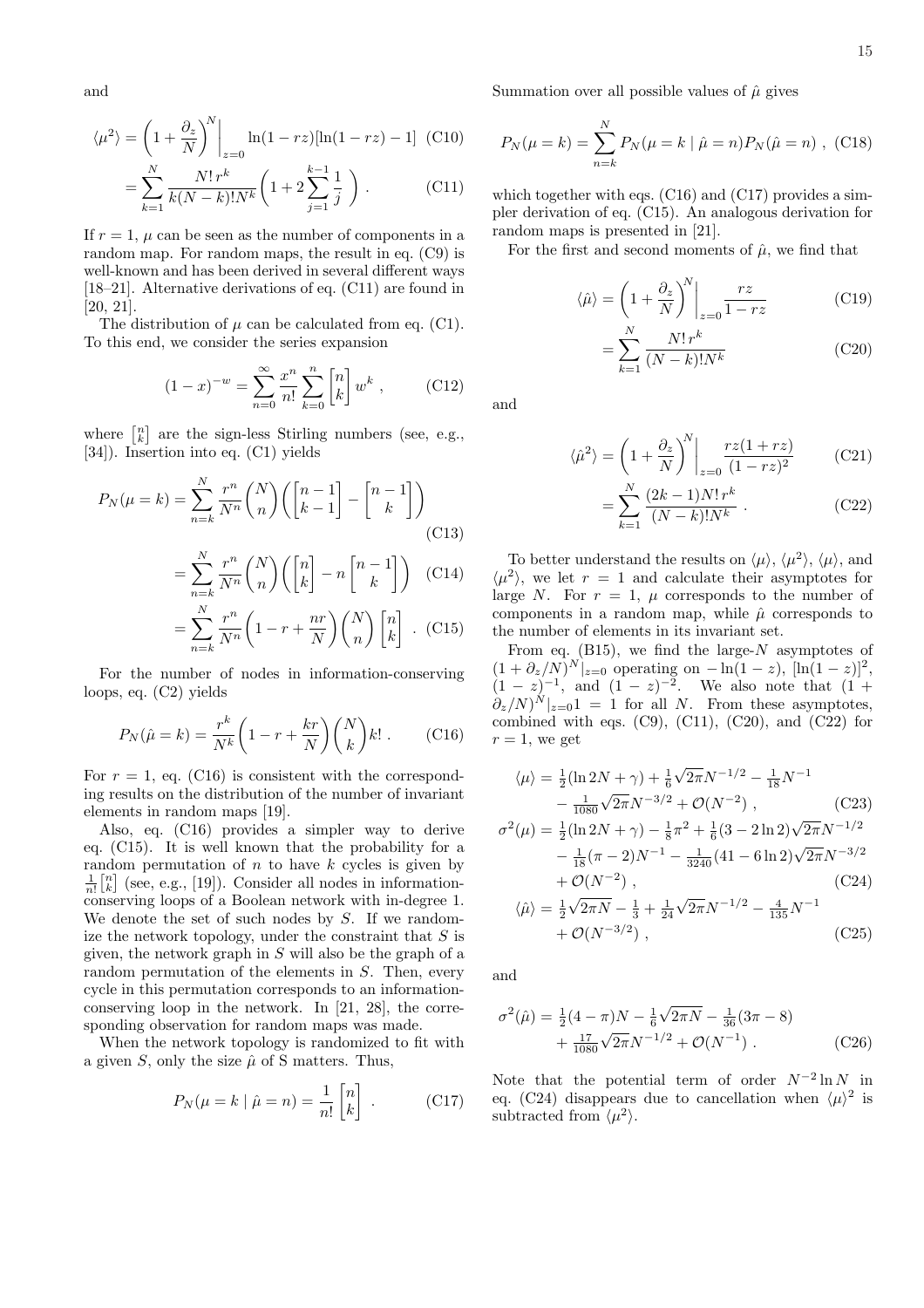# VIII. APPENDIX D: ASYMPTOTES RELATED TO BOOLEAN DYNAMICS

We take a closer look at the case that  $r=1$  and  $\Delta r<$ 1. Eq. (34) yields

$$
F_L(1, z) = \left[\frac{1 - z^{\tilde{\lambda}_L}}{1 - (\Delta rz)^{\tilde{\lambda}_L}}\right]^{1/(2\tilde{\lambda}_L)}.
$$
 (D1)

To the leading order in  $1 - z$ , we get

$$
F_L(1, z) = \left[\frac{\tilde{\lambda}_L(1-z)}{1 - (\Delta rz)^{\tilde{\lambda}_L}}\right]^{1/(2\tilde{\lambda}_L)} [1 + \mathcal{O}(1-z)] .
$$
 (D2)

Insertion into eqs. (36) and (B10) gives

$$
R_N^L = Z\left(\frac{-1}{2\tilde{\lambda}_L}\right) \left[\frac{\tilde{\lambda}_L}{1 - (\Delta rz)^{\tilde{\lambda}_L}}\right]^{1/(2\tilde{\lambda}_L)} N^{-1/(4\tilde{\lambda}_L)}
$$
  
 
$$
\times \left[1 + \mathcal{O}(N^{-1/2})\right].
$$
 (D3)

To find the asymptote of  $\langle \Omega_L \rangle_N^{\text{G}}$ , we apply eq. (34) and find that

$$
\partial_w|_{w=1} F_L(w, z) =
$$
\n
$$
= \left(\sum_{\lambda=1}^{\infty} \frac{\gcd(\lambda, L)}{\lambda} z^{\lambda} - \sum_{k=1}^{\infty} \frac{\gcd(k\tilde{\lambda}_L, L)}{2k\tilde{\lambda}_L} \left[1 - (\Delta r)^{k\tilde{\lambda}_L}\right] z^{k\tilde{\lambda}_L} \right)
$$
\n
$$
\times \left[\frac{1 - z^{\tilde{\lambda}_L}}{1 - (\Delta rz)^{\tilde{\lambda}_L}}\right]^{1/(2\tilde{\lambda}_L)} .
$$
\n(D4)

Let  $\varphi$  denote the Euler function. The Euler function is defined for  $n \in \mathbb{Z}_+$  in such a way that  $\varphi(n)$  is the number of values,  $k \in \{1, 2, ..., n\}$ , that satisfy  $gcd(k, n) = 1$ . If m divides n,  $\varphi(n/m)$  is the number of values,  $k \in$  $\{1, 2, \ldots, n\}$ , that satisfy  $gcd(k, n) = m$ . From summing over every  $m \in \mathbb{N}$  that divides n, we get

$$
\sum_{m|n} \varphi(m/n) = n , \qquad (D5)
$$

which means that

$$
\sum_{k|n} \varphi(k) = n .
$$
 (D6)

From eq. (D6), we see that

$$
\sum_{\lambda=1}^{\infty} \frac{\gcd(\lambda, L)}{\lambda} z^{\lambda} = -\sum_{\ell | L} \frac{\varphi(\ell)}{\ell} \ln(1 - z^{\ell}). \tag{D7}
$$

Similarly, we rewrite eq. (D4) and get

$$
\partial_w|_{w=1} F_L(w, z) = \left[ \sum_{\ell | L} \frac{\varphi(\ell)}{\ell} \ln \frac{1}{1 - z^{\ell}} + \sum_{\ell | L/\tilde{\lambda}_L} \frac{\varphi(\ell)}{2\ell} \ln \frac{1 - z^{\ell \tilde{\lambda}_L}}{1 - (\Delta rz)^{\ell \tilde{\lambda}_L}} \right] \times \left[ \frac{1 - z^{\tilde{\lambda}_L}}{1 - (\Delta rz)^{\tilde{\lambda}_L}} \right]^{1/(2\tilde{\lambda}_L)} .
$$
 (D8)

Again, we perform an expansion around  $z = 1$  and get

$$
\partial_w|_{w=1}F_L(w,z) = \left[-\hat{h}_L + \frac{1}{2}(\hat{h}_{L/\tilde{\lambda}_L} + h_{L/\tilde{\lambda}_L} \ln \tilde{\lambda}_L) + s_L - (h_L - \frac{1}{2}h_{L/\tilde{\lambda}_L}) \ln(1-z)\right]
$$

$$
\times \left[\frac{\tilde{\lambda}_L}{1 - (\Delta rz)^{\tilde{\lambda}_L}}\right]^{1/(2\tilde{\lambda}_L)}
$$

$$
\times \left[1 + \mathcal{O}(1-z)\right], \tag{D9}
$$

where

$$
h_L \equiv \sum_{\ell | L} \frac{\varphi(\ell)}{\ell} \;, \tag{D10}
$$

$$
\hat{h}_L \equiv \sum_{\ell|L} \frac{\varphi(\ell)}{\ell} \ln \ell \;, \tag{D11}
$$

and

$$
s_L \equiv \sum_{\ell | L/\tilde{\lambda}_L} \frac{\varphi(\ell)}{2\ell} \ln \frac{1}{1 - (\Delta rz)^{\ell \tilde{\lambda}_L}} .
$$
 (D12)

For convenience, we define

$$
A_L = -\hat{h}_L + \frac{1}{2} \left( \hat{h}_{L/\tilde{\lambda}_L} + h_{L/\tilde{\lambda}_L} \ln \tilde{\lambda}_L \right) + s_L \qquad (D13)
$$

and

$$
B_L = h_L - \frac{1}{2} h_{L/\tilde{\lambda}_L} \tag{D14}
$$

Insertion of

$$
\partial_w|_{w=1}F_L(w,z) = [A_L - B_L \ln(1-z)][1 + \mathcal{O}(1-z)]
$$
\n(D15)

into eq. (37), combined with eqs. (B15) and (D3), gives

$$
\langle \Omega_L \rangle_N^{\text{G}} = \exp\left[ (\ln 2) \left( A_L + \frac{1}{2} B_L \ln N + B_L \frac{Z'(\frac{-1}{2\tilde{\lambda}_L})}{Z(\frac{-1}{2\tilde{\lambda}_L})} \right) \right]
$$
  
 
$$
\times \left[ 1 + \mathcal{O}(N^{-1/2}) \right]. \tag{D16}
$$

This means that  $\langle \Omega_L \rangle_N^{\text{G}}$  grows like a power law,  $N^{u_L}$ , where the exponent is given by

$$
u_L = \frac{\ln 2}{2} (h_L - \frac{1}{2} h_{L/\tilde{\lambda}_L}) \ . \tag{D17}
$$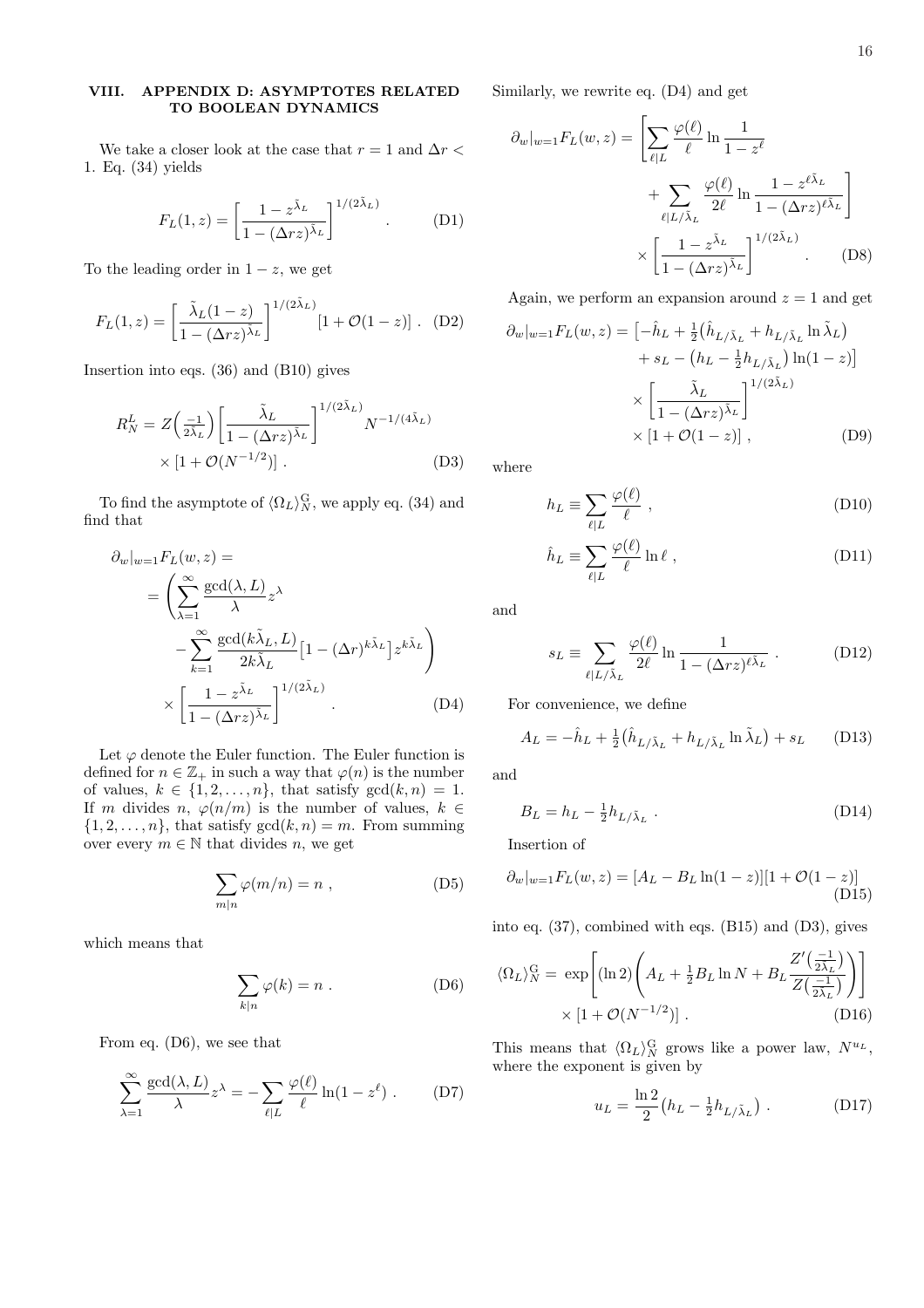Finally, we derive the asymptote of  $\langle \Omega_L \rangle_N$ . From eq. (E4) we get

$$
F_L(2, z) = \frac{S_L e^{-\hat{H}_L}}{(1 - z)^{H_L - 1}} [1 + \mathcal{O}(1 - z)]
$$
 (D18)

to the leading order in powers of  $1 - z$ , where

$$
H_L \equiv \sum_{\ell|L} J_{\ell}^+ + \sum_{2\ell|L} J_{\ell}^- , \qquad (D19)
$$

$$
\hat{H}_L \equiv \sum_{\ell|L} J_\ell^+ \ln \ell + \sum_{2\ell|L} J_\ell^- \ln \ell , \qquad (D20)
$$

and

$$
S_L \equiv \prod_{\ell|L} \left( \frac{1}{1 - (\Delta r)^{\ell}} \right)^{J_{\ell}^{+}} \prod_{2\ell|L} \left( \frac{1}{1 + (\Delta r)^{\ell}} \right)^{J_{\ell}^{-}} .
$$
 (D21)

The same procedure as for the other asymptotes lets us find the asymptote of eq. (35). We obtain

$$
\langle \Omega_L \rangle_N = S_L e^{-\hat{H}_L} N^{(H_L - 1)/2} [1 + \mathcal{O}(N^{-1})] \ . \tag{D22}
$$

Hence,  $\langle \Omega_L \rangle_N$  grows like a power law,  $N^{U_L}$ , where

$$
U_L = \frac{H_L - 1}{2} \ . \eqno{\rm (D23)}
$$

Note that  $H_L$  is identical to the number of invariant sets of L-cycle patterns, as defined in [13].

# IX. APPENDIX E: AN ALTERNATIVE EXPRESSION FOR  $F_L(2, z)$

In [13], we found that

$$
\langle \Omega_L \rangle_{\infty} = (1 - r) \prod_{\ell \mid L} \left( \frac{1}{1 - r^{\ell}} \frac{1}{1 - (\Delta r)^{\ell}} \right)^{J_{\ell}^{+}} \times \prod_{2\ell \mid L} \left( \frac{1}{1 - r^{\ell}} \frac{1}{1 + (\Delta r)^{\ell}} \right)^{J_{\ell}^{-}}, \quad \text{(E1)}
$$

where  $J_{\ell}^{\pm}$  are integers that can be calculated via the inclusion–exclusion principle.  $J_{\ell}^-$  satisfies the relation

$$
2\ell J_{\ell}^- = \sum_{\mathbf{s} \in \{0,1\}^{\eta_{\ell}}} (-1)^s 2^{\ell/d_{\ell}(\mathbf{s})} , \qquad (E2)
$$

where  $s = \sum_{j=1}^{\eta_{\ell}} s_j$ ,  $d_{\ell}(\mathbf{s}) = \prod_{j=1}^{\eta_{\ell}} (d_{\ell}^{j})^{s_j}$ , and  $d_{\ell}^{1}, \ldots, d_{\ell}^{\eta_{\ell}}$  are the odd prime divisors to  $\ell$ . Furthermore,

$$
J_{\ell}^{+} = J_{\ell}^{-} - J_{\ell/2}^{-} , \qquad (E3)
$$

where we use the convention that  $J_{\ell/2}^- = 0$  for odd  $\ell$ .

From eq. (E1), we can expect that

$$
F_L(2, z) = (1 - rz) \prod_{\ell \mid L} \left( \frac{1}{1 - (rz)^{\ell}} \frac{1}{1 - (\Delta rz)^{\ell}} \right)^{J_{\ell}^+}
$$

$$
\times \prod_{2\ell \mid L} \left( \frac{1}{1 - (rz)^{\ell}} \frac{1}{1 + (\Delta rz)^{\ell}} \right)^{J_{\ell}^-} . \quad (E4)
$$

This is indeed true, and to see that, we rewrite eq. (E4) via the power series expansion

$$
\ln \frac{1}{1-x} = \sum_{k=1}^{\infty} \frac{1}{k} x^k , \qquad (E5)
$$

and get

$$
F_L(2, z) = (1 - rz) \exp \sum_{\ell | L} \sum_{k=1}^{\infty} \frac{\ell J_{\ell}^+}{k \ell} [r^{k\ell} + (\Delta r)^{k\ell}] z^{k\ell}
$$

$$
\times \exp \sum_{2\ell | L} \sum_{k=1}^{\infty} \frac{\ell J_{\ell}^-}{k \ell} [r^{k\ell} + (-1)^k (\Delta r)^{k\ell}] z^{k\ell} .
$$
(E6)

A change of the summation order, with  $\lambda = k\ell$ , yields

$$
F_L(2, z) = (1 - rz) \exp \sum_{\lambda=1}^{\infty} \sum_{\ell | \gcd(\lambda, L)} \frac{\ell J_{\ell}^+}{\lambda} [r^{\lambda} + (\Delta r)^{\lambda}] z^{\lambda}
$$

$$
\times \exp \sum_{\lambda=1}^{\infty} \sum_{\ell | \gcd(\lambda, L)} \frac{\ell J_{\ell}^-}{\lambda} [r^{\lambda} + (-1)^{\lambda/\ell} (\Delta r)^{\lambda}] z^{\lambda} .
$$

$$
(E7)
$$

Eq. (E7) is consistent with eq. (34), provided that

$$
\sum_{\ell | \gcd(\lambda, L)} \ell J_{\ell}^{+} + \sum_{\ell | \gcd(\lambda, L)} \ell J_{\ell}^{-} = 2^{\gcd(\lambda, L)} \left\{ \begin{array}{ll} 1 & \text{if } \tilde{\lambda}_{L} \nmid \lambda \\ \frac{1}{2} & \text{if } \tilde{\lambda}_{L} \mid \lambda \end{array} \right. (E8)
$$

and

$$
\sum_{\ell | \gcd(\lambda, L)} \ell J_{\ell}^{+} + \sum_{\ell | \gcd(\lambda, L)} (-1)^{\lambda/\ell} \ell J_{\ell}^{-} = 2^{\gcd(\lambda, L)} \begin{cases} 0 & \text{if } \tilde{\lambda}_{L} \nmid \lambda \\ \frac{1}{2} & \text{if } \tilde{\lambda}_{L} \mid \lambda \\ \end{cases}.
$$
\n(E9)

The sum of eqs. (E8) and (E9) is given by

$$
\sum_{\ell | \gcd(\lambda, L)} 2\ell J_{\ell}^{+} + \sum_{2\ell | \gcd(\lambda, L)} 2\ell J_{\ell}^{-} = 2^{\gcd(\lambda, L)}, \qquad (E10)
$$

which is equivalent to

$$
\sum_{\ell | \gcd(\lambda, L)} (2\ell J_{\ell}^+ + \ell J_{\ell/2}^-) = 2^{\gcd(\lambda, L)} \tag{E11}
$$